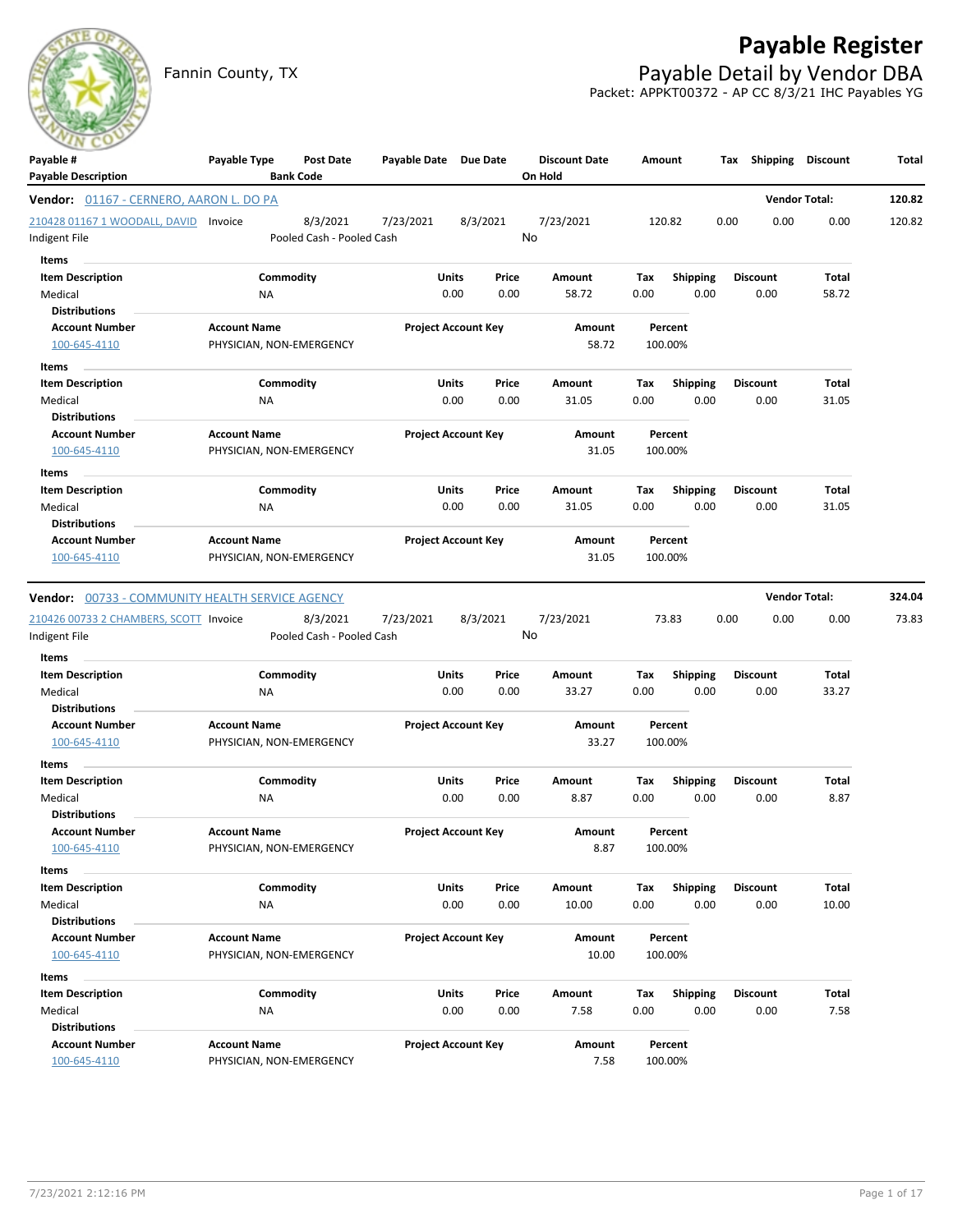| Payable #<br>Payable Type<br><b>Post Date</b><br>Payable Date Due Date<br><b>Discount Date</b><br><b>Tax Shipping Discount</b><br>Amount<br>Total<br><b>Bank Code</b><br><b>Payable Description</b><br>On Hold<br>Items<br><b>Item Description</b><br>Commodity<br>Units<br>Price<br>Amount<br>Tax<br><b>Shipping</b><br><b>Discount</b><br>Total<br>Medical<br>ΝA<br>0.00<br>0.00<br>0.00<br>0.00<br>0.00<br>14.11<br>14.11<br><b>Distributions</b><br><b>Account Number</b><br><b>Account Name</b><br><b>Project Account Key</b><br>Amount<br>Percent<br>PHYSICIAN, NON-EMERGENCY<br>100-645-4110<br>14.11<br>100.00%<br>8/3/2021<br>7/23/2021<br>8/3/2021<br>7/23/2021<br>0.00<br>210636 00733 6 GERMAN, CYNTHIA Invoice<br>13.22<br>0.00<br>0.00<br>13.22<br>No<br>Pooled Cash - Pooled Cash<br>Indigent File<br>Items<br><b>Item Description</b><br>Commodity<br><b>Shipping</b><br>Units<br>Price<br>Amount<br>Tax<br>Discount<br>Total<br>0.00<br>Medical<br>0.00<br>0.00<br>13.22<br>0.00<br>0.00<br>13.22<br>ΝA<br><b>Distributions</b><br><b>Account Name</b><br><b>Project Account Key</b><br><b>Account Number</b><br>Amount<br>Percent<br>13.22<br>100.00%<br>100-645-4110<br>PHYSICIAN, NON-EMERGENCY<br>210637 00733 1 CAMPBELL, BOBBY Invoice<br>8/3/2021<br>7/23/2021<br>8/3/2021<br>7/23/2021<br>79.62<br>0.00<br>0.00<br>0.00<br>79.62<br>No<br>Pooled Cash - Pooled Cash<br>Indigent File<br>Items<br>Commodity<br><b>Shipping</b><br><b>Item Description</b><br>Units<br>Price<br>Amount<br>Tax<br>Discount<br>Total<br>0.00<br>Medical<br>NA<br>0.00<br>0.00<br>79.62<br>0.00<br>0.00<br>79.62<br><b>Distributions</b><br><b>Project Account Key</b><br><b>Account Number</b><br><b>Account Name</b><br>Amount<br>Percent<br>79.62<br>100-645-4110<br>PHYSICIAN, NON-EMERGENCY<br>100.00%<br>210637 00733 2 CAMPBELL, BOBBY Invoice<br>8/3/2021<br>7/23/2021<br>8/3/2021<br>7/23/2021<br>61.92<br>0.00<br>0.00<br>0.00<br>61.92<br>No<br>Indigent File<br>Pooled Cash - Pooled Cash<br>Items<br><b>Item Description</b><br>Commodity<br><b>Shipping</b><br>Total<br>Units<br>Price<br>Amount<br>Tax<br>Discount<br>0.00<br>0.00<br>46.73<br>0.00<br>0.00<br>0.00<br>46.73<br>Medical<br>NA<br><b>Distributions</b><br><b>Account Name</b><br><b>Project Account Key</b><br><b>Account Number</b><br>Amount<br>Percent<br>46.73<br>100.00%<br>100-645-4110<br>PHYSICIAN, NON-EMERGENCY<br>Items<br><b>Item Description</b><br>Commodity<br>Units<br>Price<br>Amount<br>Tax<br><b>Shipping</b><br>Discount<br>Total<br>Medical<br>0.00<br>0.00<br>7.24<br>0.00<br>0.00<br>0.00<br>7.24<br>ΝA<br><b>Distributions</b><br><b>Account Number</b><br><b>Account Name</b><br><b>Project Account Key</b><br>Amount<br>Percent<br>100.00%<br>100-645-4110<br>PHYSICIAN, NON-EMERGENCY<br>7.24<br>Items<br><b>Item Description</b><br>Commodity<br>Units<br>Price<br>Shipping<br><b>Discount</b><br>Total<br>Amount<br>Tax<br>Medical<br>0.00<br>0.00<br>7.95<br>0.00<br>0.00<br>0.00<br>7.95<br>NA<br><b>Distributions</b><br><b>Account Number</b><br><b>Account Name</b><br><b>Project Account Key</b><br>Amount<br>Percent<br>100-645-4110<br>PHYSICIAN, NON-EMERGENCY<br>7.95<br>100.00%<br>8/3/2021<br>7/23/2021<br>0.00<br>95.45<br>210638 00733 1 HESTER, CARYN M<br>7/23/2021<br>8/3/2021<br>95.45<br>0.00<br>0.00<br>Invoice<br>No<br>Pooled Cash - Pooled Cash<br>Indigent File<br>Items<br><b>Item Description</b><br>Commodity<br>Units<br><b>Shipping</b><br><b>Discount</b><br>Price<br>Amount<br>Tax<br>Total<br>0.00<br>46.73<br>46.73<br>Medical<br>ΝA<br>0.00<br>0.00<br>0.00<br>0.00<br><b>Distributions</b><br><b>Account Number</b><br><b>Account Name</b><br><b>Project Account Key</b><br>Amount<br>Percent<br>46.73<br>100-645-4110<br>PHYSICIAN, NON-EMERGENCY<br>100.00%<br>Items<br><b>Item Description</b><br>Commodity<br>Units<br>Price<br>Amount<br><b>Shipping</b><br><b>Discount</b><br>Total<br>Tax<br>0.00<br>Medical<br>0.00<br>0.00<br>8.16<br>0.00<br>0.00<br>8.16<br>NA<br><b>Distributions</b><br><b>Account Number</b><br><b>Account Name</b><br><b>Project Account Key</b><br>Amount<br>Percent<br>100-645-4110<br>8.16<br>100.00%<br>PHYSICIAN, NON-EMERGENCY | <b>Payable Register</b> |  |  | Packet: APPKT00372 - AP CC 8/3/21 IHC Payables YG |  |
|-----------------------------------------------------------------------------------------------------------------------------------------------------------------------------------------------------------------------------------------------------------------------------------------------------------------------------------------------------------------------------------------------------------------------------------------------------------------------------------------------------------------------------------------------------------------------------------------------------------------------------------------------------------------------------------------------------------------------------------------------------------------------------------------------------------------------------------------------------------------------------------------------------------------------------------------------------------------------------------------------------------------------------------------------------------------------------------------------------------------------------------------------------------------------------------------------------------------------------------------------------------------------------------------------------------------------------------------------------------------------------------------------------------------------------------------------------------------------------------------------------------------------------------------------------------------------------------------------------------------------------------------------------------------------------------------------------------------------------------------------------------------------------------------------------------------------------------------------------------------------------------------------------------------------------------------------------------------------------------------------------------------------------------------------------------------------------------------------------------------------------------------------------------------------------------------------------------------------------------------------------------------------------------------------------------------------------------------------------------------------------------------------------------------------------------------------------------------------------------------------------------------------------------------------------------------------------------------------------------------------------------------------------------------------------------------------------------------------------------------------------------------------------------------------------------------------------------------------------------------------------------------------------------------------------------------------------------------------------------------------------------------------------------------------------------------------------------------------------------------------------------------------------------------------------------------------------------------------------------------------------------------------------------------------------------------------------------------------------------------------------------------------------------------------------------------------------------------------------------------------------------------------------------------------------------------------------------------------------------------------------------------------------------------------------------------------------------------------------------------------------------------------------------------------------------------------------------------------------------------------------------------------------------------------------------------------------------------------------------------------------------------------------------------------------------------------------------------------------------------------------------------------------------------------------------------------------------------------|-------------------------|--|--|---------------------------------------------------|--|
|                                                                                                                                                                                                                                                                                                                                                                                                                                                                                                                                                                                                                                                                                                                                                                                                                                                                                                                                                                                                                                                                                                                                                                                                                                                                                                                                                                                                                                                                                                                                                                                                                                                                                                                                                                                                                                                                                                                                                                                                                                                                                                                                                                                                                                                                                                                                                                                                                                                                                                                                                                                                                                                                                                                                                                                                                                                                                                                                                                                                                                                                                                                                                                                                                                                                                                                                                                                                                                                                                                                                                                                                                                                                                                                                                                                                                                                                                                                                                                                                                                                                                                                                                                                                                       |                         |  |  |                                                   |  |
|                                                                                                                                                                                                                                                                                                                                                                                                                                                                                                                                                                                                                                                                                                                                                                                                                                                                                                                                                                                                                                                                                                                                                                                                                                                                                                                                                                                                                                                                                                                                                                                                                                                                                                                                                                                                                                                                                                                                                                                                                                                                                                                                                                                                                                                                                                                                                                                                                                                                                                                                                                                                                                                                                                                                                                                                                                                                                                                                                                                                                                                                                                                                                                                                                                                                                                                                                                                                                                                                                                                                                                                                                                                                                                                                                                                                                                                                                                                                                                                                                                                                                                                                                                                                                       |                         |  |  |                                                   |  |
|                                                                                                                                                                                                                                                                                                                                                                                                                                                                                                                                                                                                                                                                                                                                                                                                                                                                                                                                                                                                                                                                                                                                                                                                                                                                                                                                                                                                                                                                                                                                                                                                                                                                                                                                                                                                                                                                                                                                                                                                                                                                                                                                                                                                                                                                                                                                                                                                                                                                                                                                                                                                                                                                                                                                                                                                                                                                                                                                                                                                                                                                                                                                                                                                                                                                                                                                                                                                                                                                                                                                                                                                                                                                                                                                                                                                                                                                                                                                                                                                                                                                                                                                                                                                                       |                         |  |  |                                                   |  |
|                                                                                                                                                                                                                                                                                                                                                                                                                                                                                                                                                                                                                                                                                                                                                                                                                                                                                                                                                                                                                                                                                                                                                                                                                                                                                                                                                                                                                                                                                                                                                                                                                                                                                                                                                                                                                                                                                                                                                                                                                                                                                                                                                                                                                                                                                                                                                                                                                                                                                                                                                                                                                                                                                                                                                                                                                                                                                                                                                                                                                                                                                                                                                                                                                                                                                                                                                                                                                                                                                                                                                                                                                                                                                                                                                                                                                                                                                                                                                                                                                                                                                                                                                                                                                       |                         |  |  |                                                   |  |
|                                                                                                                                                                                                                                                                                                                                                                                                                                                                                                                                                                                                                                                                                                                                                                                                                                                                                                                                                                                                                                                                                                                                                                                                                                                                                                                                                                                                                                                                                                                                                                                                                                                                                                                                                                                                                                                                                                                                                                                                                                                                                                                                                                                                                                                                                                                                                                                                                                                                                                                                                                                                                                                                                                                                                                                                                                                                                                                                                                                                                                                                                                                                                                                                                                                                                                                                                                                                                                                                                                                                                                                                                                                                                                                                                                                                                                                                                                                                                                                                                                                                                                                                                                                                                       |                         |  |  |                                                   |  |
|                                                                                                                                                                                                                                                                                                                                                                                                                                                                                                                                                                                                                                                                                                                                                                                                                                                                                                                                                                                                                                                                                                                                                                                                                                                                                                                                                                                                                                                                                                                                                                                                                                                                                                                                                                                                                                                                                                                                                                                                                                                                                                                                                                                                                                                                                                                                                                                                                                                                                                                                                                                                                                                                                                                                                                                                                                                                                                                                                                                                                                                                                                                                                                                                                                                                                                                                                                                                                                                                                                                                                                                                                                                                                                                                                                                                                                                                                                                                                                                                                                                                                                                                                                                                                       |                         |  |  |                                                   |  |
|                                                                                                                                                                                                                                                                                                                                                                                                                                                                                                                                                                                                                                                                                                                                                                                                                                                                                                                                                                                                                                                                                                                                                                                                                                                                                                                                                                                                                                                                                                                                                                                                                                                                                                                                                                                                                                                                                                                                                                                                                                                                                                                                                                                                                                                                                                                                                                                                                                                                                                                                                                                                                                                                                                                                                                                                                                                                                                                                                                                                                                                                                                                                                                                                                                                                                                                                                                                                                                                                                                                                                                                                                                                                                                                                                                                                                                                                                                                                                                                                                                                                                                                                                                                                                       |                         |  |  |                                                   |  |
|                                                                                                                                                                                                                                                                                                                                                                                                                                                                                                                                                                                                                                                                                                                                                                                                                                                                                                                                                                                                                                                                                                                                                                                                                                                                                                                                                                                                                                                                                                                                                                                                                                                                                                                                                                                                                                                                                                                                                                                                                                                                                                                                                                                                                                                                                                                                                                                                                                                                                                                                                                                                                                                                                                                                                                                                                                                                                                                                                                                                                                                                                                                                                                                                                                                                                                                                                                                                                                                                                                                                                                                                                                                                                                                                                                                                                                                                                                                                                                                                                                                                                                                                                                                                                       |                         |  |  |                                                   |  |
|                                                                                                                                                                                                                                                                                                                                                                                                                                                                                                                                                                                                                                                                                                                                                                                                                                                                                                                                                                                                                                                                                                                                                                                                                                                                                                                                                                                                                                                                                                                                                                                                                                                                                                                                                                                                                                                                                                                                                                                                                                                                                                                                                                                                                                                                                                                                                                                                                                                                                                                                                                                                                                                                                                                                                                                                                                                                                                                                                                                                                                                                                                                                                                                                                                                                                                                                                                                                                                                                                                                                                                                                                                                                                                                                                                                                                                                                                                                                                                                                                                                                                                                                                                                                                       |                         |  |  |                                                   |  |
|                                                                                                                                                                                                                                                                                                                                                                                                                                                                                                                                                                                                                                                                                                                                                                                                                                                                                                                                                                                                                                                                                                                                                                                                                                                                                                                                                                                                                                                                                                                                                                                                                                                                                                                                                                                                                                                                                                                                                                                                                                                                                                                                                                                                                                                                                                                                                                                                                                                                                                                                                                                                                                                                                                                                                                                                                                                                                                                                                                                                                                                                                                                                                                                                                                                                                                                                                                                                                                                                                                                                                                                                                                                                                                                                                                                                                                                                                                                                                                                                                                                                                                                                                                                                                       |                         |  |  |                                                   |  |
|                                                                                                                                                                                                                                                                                                                                                                                                                                                                                                                                                                                                                                                                                                                                                                                                                                                                                                                                                                                                                                                                                                                                                                                                                                                                                                                                                                                                                                                                                                                                                                                                                                                                                                                                                                                                                                                                                                                                                                                                                                                                                                                                                                                                                                                                                                                                                                                                                                                                                                                                                                                                                                                                                                                                                                                                                                                                                                                                                                                                                                                                                                                                                                                                                                                                                                                                                                                                                                                                                                                                                                                                                                                                                                                                                                                                                                                                                                                                                                                                                                                                                                                                                                                                                       |                         |  |  |                                                   |  |
|                                                                                                                                                                                                                                                                                                                                                                                                                                                                                                                                                                                                                                                                                                                                                                                                                                                                                                                                                                                                                                                                                                                                                                                                                                                                                                                                                                                                                                                                                                                                                                                                                                                                                                                                                                                                                                                                                                                                                                                                                                                                                                                                                                                                                                                                                                                                                                                                                                                                                                                                                                                                                                                                                                                                                                                                                                                                                                                                                                                                                                                                                                                                                                                                                                                                                                                                                                                                                                                                                                                                                                                                                                                                                                                                                                                                                                                                                                                                                                                                                                                                                                                                                                                                                       |                         |  |  |                                                   |  |
|                                                                                                                                                                                                                                                                                                                                                                                                                                                                                                                                                                                                                                                                                                                                                                                                                                                                                                                                                                                                                                                                                                                                                                                                                                                                                                                                                                                                                                                                                                                                                                                                                                                                                                                                                                                                                                                                                                                                                                                                                                                                                                                                                                                                                                                                                                                                                                                                                                                                                                                                                                                                                                                                                                                                                                                                                                                                                                                                                                                                                                                                                                                                                                                                                                                                                                                                                                                                                                                                                                                                                                                                                                                                                                                                                                                                                                                                                                                                                                                                                                                                                                                                                                                                                       |                         |  |  |                                                   |  |
|                                                                                                                                                                                                                                                                                                                                                                                                                                                                                                                                                                                                                                                                                                                                                                                                                                                                                                                                                                                                                                                                                                                                                                                                                                                                                                                                                                                                                                                                                                                                                                                                                                                                                                                                                                                                                                                                                                                                                                                                                                                                                                                                                                                                                                                                                                                                                                                                                                                                                                                                                                                                                                                                                                                                                                                                                                                                                                                                                                                                                                                                                                                                                                                                                                                                                                                                                                                                                                                                                                                                                                                                                                                                                                                                                                                                                                                                                                                                                                                                                                                                                                                                                                                                                       |                         |  |  |                                                   |  |
|                                                                                                                                                                                                                                                                                                                                                                                                                                                                                                                                                                                                                                                                                                                                                                                                                                                                                                                                                                                                                                                                                                                                                                                                                                                                                                                                                                                                                                                                                                                                                                                                                                                                                                                                                                                                                                                                                                                                                                                                                                                                                                                                                                                                                                                                                                                                                                                                                                                                                                                                                                                                                                                                                                                                                                                                                                                                                                                                                                                                                                                                                                                                                                                                                                                                                                                                                                                                                                                                                                                                                                                                                                                                                                                                                                                                                                                                                                                                                                                                                                                                                                                                                                                                                       |                         |  |  |                                                   |  |
|                                                                                                                                                                                                                                                                                                                                                                                                                                                                                                                                                                                                                                                                                                                                                                                                                                                                                                                                                                                                                                                                                                                                                                                                                                                                                                                                                                                                                                                                                                                                                                                                                                                                                                                                                                                                                                                                                                                                                                                                                                                                                                                                                                                                                                                                                                                                                                                                                                                                                                                                                                                                                                                                                                                                                                                                                                                                                                                                                                                                                                                                                                                                                                                                                                                                                                                                                                                                                                                                                                                                                                                                                                                                                                                                                                                                                                                                                                                                                                                                                                                                                                                                                                                                                       |                         |  |  |                                                   |  |
|                                                                                                                                                                                                                                                                                                                                                                                                                                                                                                                                                                                                                                                                                                                                                                                                                                                                                                                                                                                                                                                                                                                                                                                                                                                                                                                                                                                                                                                                                                                                                                                                                                                                                                                                                                                                                                                                                                                                                                                                                                                                                                                                                                                                                                                                                                                                                                                                                                                                                                                                                                                                                                                                                                                                                                                                                                                                                                                                                                                                                                                                                                                                                                                                                                                                                                                                                                                                                                                                                                                                                                                                                                                                                                                                                                                                                                                                                                                                                                                                                                                                                                                                                                                                                       |                         |  |  |                                                   |  |
|                                                                                                                                                                                                                                                                                                                                                                                                                                                                                                                                                                                                                                                                                                                                                                                                                                                                                                                                                                                                                                                                                                                                                                                                                                                                                                                                                                                                                                                                                                                                                                                                                                                                                                                                                                                                                                                                                                                                                                                                                                                                                                                                                                                                                                                                                                                                                                                                                                                                                                                                                                                                                                                                                                                                                                                                                                                                                                                                                                                                                                                                                                                                                                                                                                                                                                                                                                                                                                                                                                                                                                                                                                                                                                                                                                                                                                                                                                                                                                                                                                                                                                                                                                                                                       |                         |  |  |                                                   |  |
|                                                                                                                                                                                                                                                                                                                                                                                                                                                                                                                                                                                                                                                                                                                                                                                                                                                                                                                                                                                                                                                                                                                                                                                                                                                                                                                                                                                                                                                                                                                                                                                                                                                                                                                                                                                                                                                                                                                                                                                                                                                                                                                                                                                                                                                                                                                                                                                                                                                                                                                                                                                                                                                                                                                                                                                                                                                                                                                                                                                                                                                                                                                                                                                                                                                                                                                                                                                                                                                                                                                                                                                                                                                                                                                                                                                                                                                                                                                                                                                                                                                                                                                                                                                                                       |                         |  |  |                                                   |  |
|                                                                                                                                                                                                                                                                                                                                                                                                                                                                                                                                                                                                                                                                                                                                                                                                                                                                                                                                                                                                                                                                                                                                                                                                                                                                                                                                                                                                                                                                                                                                                                                                                                                                                                                                                                                                                                                                                                                                                                                                                                                                                                                                                                                                                                                                                                                                                                                                                                                                                                                                                                                                                                                                                                                                                                                                                                                                                                                                                                                                                                                                                                                                                                                                                                                                                                                                                                                                                                                                                                                                                                                                                                                                                                                                                                                                                                                                                                                                                                                                                                                                                                                                                                                                                       |                         |  |  |                                                   |  |
|                                                                                                                                                                                                                                                                                                                                                                                                                                                                                                                                                                                                                                                                                                                                                                                                                                                                                                                                                                                                                                                                                                                                                                                                                                                                                                                                                                                                                                                                                                                                                                                                                                                                                                                                                                                                                                                                                                                                                                                                                                                                                                                                                                                                                                                                                                                                                                                                                                                                                                                                                                                                                                                                                                                                                                                                                                                                                                                                                                                                                                                                                                                                                                                                                                                                                                                                                                                                                                                                                                                                                                                                                                                                                                                                                                                                                                                                                                                                                                                                                                                                                                                                                                                                                       |                         |  |  |                                                   |  |
|                                                                                                                                                                                                                                                                                                                                                                                                                                                                                                                                                                                                                                                                                                                                                                                                                                                                                                                                                                                                                                                                                                                                                                                                                                                                                                                                                                                                                                                                                                                                                                                                                                                                                                                                                                                                                                                                                                                                                                                                                                                                                                                                                                                                                                                                                                                                                                                                                                                                                                                                                                                                                                                                                                                                                                                                                                                                                                                                                                                                                                                                                                                                                                                                                                                                                                                                                                                                                                                                                                                                                                                                                                                                                                                                                                                                                                                                                                                                                                                                                                                                                                                                                                                                                       |                         |  |  |                                                   |  |
|                                                                                                                                                                                                                                                                                                                                                                                                                                                                                                                                                                                                                                                                                                                                                                                                                                                                                                                                                                                                                                                                                                                                                                                                                                                                                                                                                                                                                                                                                                                                                                                                                                                                                                                                                                                                                                                                                                                                                                                                                                                                                                                                                                                                                                                                                                                                                                                                                                                                                                                                                                                                                                                                                                                                                                                                                                                                                                                                                                                                                                                                                                                                                                                                                                                                                                                                                                                                                                                                                                                                                                                                                                                                                                                                                                                                                                                                                                                                                                                                                                                                                                                                                                                                                       |                         |  |  |                                                   |  |
|                                                                                                                                                                                                                                                                                                                                                                                                                                                                                                                                                                                                                                                                                                                                                                                                                                                                                                                                                                                                                                                                                                                                                                                                                                                                                                                                                                                                                                                                                                                                                                                                                                                                                                                                                                                                                                                                                                                                                                                                                                                                                                                                                                                                                                                                                                                                                                                                                                                                                                                                                                                                                                                                                                                                                                                                                                                                                                                                                                                                                                                                                                                                                                                                                                                                                                                                                                                                                                                                                                                                                                                                                                                                                                                                                                                                                                                                                                                                                                                                                                                                                                                                                                                                                       |                         |  |  |                                                   |  |
|                                                                                                                                                                                                                                                                                                                                                                                                                                                                                                                                                                                                                                                                                                                                                                                                                                                                                                                                                                                                                                                                                                                                                                                                                                                                                                                                                                                                                                                                                                                                                                                                                                                                                                                                                                                                                                                                                                                                                                                                                                                                                                                                                                                                                                                                                                                                                                                                                                                                                                                                                                                                                                                                                                                                                                                                                                                                                                                                                                                                                                                                                                                                                                                                                                                                                                                                                                                                                                                                                                                                                                                                                                                                                                                                                                                                                                                                                                                                                                                                                                                                                                                                                                                                                       |                         |  |  |                                                   |  |
|                                                                                                                                                                                                                                                                                                                                                                                                                                                                                                                                                                                                                                                                                                                                                                                                                                                                                                                                                                                                                                                                                                                                                                                                                                                                                                                                                                                                                                                                                                                                                                                                                                                                                                                                                                                                                                                                                                                                                                                                                                                                                                                                                                                                                                                                                                                                                                                                                                                                                                                                                                                                                                                                                                                                                                                                                                                                                                                                                                                                                                                                                                                                                                                                                                                                                                                                                                                                                                                                                                                                                                                                                                                                                                                                                                                                                                                                                                                                                                                                                                                                                                                                                                                                                       |                         |  |  |                                                   |  |
|                                                                                                                                                                                                                                                                                                                                                                                                                                                                                                                                                                                                                                                                                                                                                                                                                                                                                                                                                                                                                                                                                                                                                                                                                                                                                                                                                                                                                                                                                                                                                                                                                                                                                                                                                                                                                                                                                                                                                                                                                                                                                                                                                                                                                                                                                                                                                                                                                                                                                                                                                                                                                                                                                                                                                                                                                                                                                                                                                                                                                                                                                                                                                                                                                                                                                                                                                                                                                                                                                                                                                                                                                                                                                                                                                                                                                                                                                                                                                                                                                                                                                                                                                                                                                       |                         |  |  |                                                   |  |
|                                                                                                                                                                                                                                                                                                                                                                                                                                                                                                                                                                                                                                                                                                                                                                                                                                                                                                                                                                                                                                                                                                                                                                                                                                                                                                                                                                                                                                                                                                                                                                                                                                                                                                                                                                                                                                                                                                                                                                                                                                                                                                                                                                                                                                                                                                                                                                                                                                                                                                                                                                                                                                                                                                                                                                                                                                                                                                                                                                                                                                                                                                                                                                                                                                                                                                                                                                                                                                                                                                                                                                                                                                                                                                                                                                                                                                                                                                                                                                                                                                                                                                                                                                                                                       |                         |  |  |                                                   |  |
|                                                                                                                                                                                                                                                                                                                                                                                                                                                                                                                                                                                                                                                                                                                                                                                                                                                                                                                                                                                                                                                                                                                                                                                                                                                                                                                                                                                                                                                                                                                                                                                                                                                                                                                                                                                                                                                                                                                                                                                                                                                                                                                                                                                                                                                                                                                                                                                                                                                                                                                                                                                                                                                                                                                                                                                                                                                                                                                                                                                                                                                                                                                                                                                                                                                                                                                                                                                                                                                                                                                                                                                                                                                                                                                                                                                                                                                                                                                                                                                                                                                                                                                                                                                                                       |                         |  |  |                                                   |  |
|                                                                                                                                                                                                                                                                                                                                                                                                                                                                                                                                                                                                                                                                                                                                                                                                                                                                                                                                                                                                                                                                                                                                                                                                                                                                                                                                                                                                                                                                                                                                                                                                                                                                                                                                                                                                                                                                                                                                                                                                                                                                                                                                                                                                                                                                                                                                                                                                                                                                                                                                                                                                                                                                                                                                                                                                                                                                                                                                                                                                                                                                                                                                                                                                                                                                                                                                                                                                                                                                                                                                                                                                                                                                                                                                                                                                                                                                                                                                                                                                                                                                                                                                                                                                                       |                         |  |  |                                                   |  |
|                                                                                                                                                                                                                                                                                                                                                                                                                                                                                                                                                                                                                                                                                                                                                                                                                                                                                                                                                                                                                                                                                                                                                                                                                                                                                                                                                                                                                                                                                                                                                                                                                                                                                                                                                                                                                                                                                                                                                                                                                                                                                                                                                                                                                                                                                                                                                                                                                                                                                                                                                                                                                                                                                                                                                                                                                                                                                                                                                                                                                                                                                                                                                                                                                                                                                                                                                                                                                                                                                                                                                                                                                                                                                                                                                                                                                                                                                                                                                                                                                                                                                                                                                                                                                       |                         |  |  |                                                   |  |
|                                                                                                                                                                                                                                                                                                                                                                                                                                                                                                                                                                                                                                                                                                                                                                                                                                                                                                                                                                                                                                                                                                                                                                                                                                                                                                                                                                                                                                                                                                                                                                                                                                                                                                                                                                                                                                                                                                                                                                                                                                                                                                                                                                                                                                                                                                                                                                                                                                                                                                                                                                                                                                                                                                                                                                                                                                                                                                                                                                                                                                                                                                                                                                                                                                                                                                                                                                                                                                                                                                                                                                                                                                                                                                                                                                                                                                                                                                                                                                                                                                                                                                                                                                                                                       |                         |  |  |                                                   |  |
|                                                                                                                                                                                                                                                                                                                                                                                                                                                                                                                                                                                                                                                                                                                                                                                                                                                                                                                                                                                                                                                                                                                                                                                                                                                                                                                                                                                                                                                                                                                                                                                                                                                                                                                                                                                                                                                                                                                                                                                                                                                                                                                                                                                                                                                                                                                                                                                                                                                                                                                                                                                                                                                                                                                                                                                                                                                                                                                                                                                                                                                                                                                                                                                                                                                                                                                                                                                                                                                                                                                                                                                                                                                                                                                                                                                                                                                                                                                                                                                                                                                                                                                                                                                                                       |                         |  |  |                                                   |  |
|                                                                                                                                                                                                                                                                                                                                                                                                                                                                                                                                                                                                                                                                                                                                                                                                                                                                                                                                                                                                                                                                                                                                                                                                                                                                                                                                                                                                                                                                                                                                                                                                                                                                                                                                                                                                                                                                                                                                                                                                                                                                                                                                                                                                                                                                                                                                                                                                                                                                                                                                                                                                                                                                                                                                                                                                                                                                                                                                                                                                                                                                                                                                                                                                                                                                                                                                                                                                                                                                                                                                                                                                                                                                                                                                                                                                                                                                                                                                                                                                                                                                                                                                                                                                                       |                         |  |  |                                                   |  |
|                                                                                                                                                                                                                                                                                                                                                                                                                                                                                                                                                                                                                                                                                                                                                                                                                                                                                                                                                                                                                                                                                                                                                                                                                                                                                                                                                                                                                                                                                                                                                                                                                                                                                                                                                                                                                                                                                                                                                                                                                                                                                                                                                                                                                                                                                                                                                                                                                                                                                                                                                                                                                                                                                                                                                                                                                                                                                                                                                                                                                                                                                                                                                                                                                                                                                                                                                                                                                                                                                                                                                                                                                                                                                                                                                                                                                                                                                                                                                                                                                                                                                                                                                                                                                       |                         |  |  |                                                   |  |
|                                                                                                                                                                                                                                                                                                                                                                                                                                                                                                                                                                                                                                                                                                                                                                                                                                                                                                                                                                                                                                                                                                                                                                                                                                                                                                                                                                                                                                                                                                                                                                                                                                                                                                                                                                                                                                                                                                                                                                                                                                                                                                                                                                                                                                                                                                                                                                                                                                                                                                                                                                                                                                                                                                                                                                                                                                                                                                                                                                                                                                                                                                                                                                                                                                                                                                                                                                                                                                                                                                                                                                                                                                                                                                                                                                                                                                                                                                                                                                                                                                                                                                                                                                                                                       |                         |  |  |                                                   |  |
|                                                                                                                                                                                                                                                                                                                                                                                                                                                                                                                                                                                                                                                                                                                                                                                                                                                                                                                                                                                                                                                                                                                                                                                                                                                                                                                                                                                                                                                                                                                                                                                                                                                                                                                                                                                                                                                                                                                                                                                                                                                                                                                                                                                                                                                                                                                                                                                                                                                                                                                                                                                                                                                                                                                                                                                                                                                                                                                                                                                                                                                                                                                                                                                                                                                                                                                                                                                                                                                                                                                                                                                                                                                                                                                                                                                                                                                                                                                                                                                                                                                                                                                                                                                                                       |                         |  |  |                                                   |  |
|                                                                                                                                                                                                                                                                                                                                                                                                                                                                                                                                                                                                                                                                                                                                                                                                                                                                                                                                                                                                                                                                                                                                                                                                                                                                                                                                                                                                                                                                                                                                                                                                                                                                                                                                                                                                                                                                                                                                                                                                                                                                                                                                                                                                                                                                                                                                                                                                                                                                                                                                                                                                                                                                                                                                                                                                                                                                                                                                                                                                                                                                                                                                                                                                                                                                                                                                                                                                                                                                                                                                                                                                                                                                                                                                                                                                                                                                                                                                                                                                                                                                                                                                                                                                                       |                         |  |  |                                                   |  |
|                                                                                                                                                                                                                                                                                                                                                                                                                                                                                                                                                                                                                                                                                                                                                                                                                                                                                                                                                                                                                                                                                                                                                                                                                                                                                                                                                                                                                                                                                                                                                                                                                                                                                                                                                                                                                                                                                                                                                                                                                                                                                                                                                                                                                                                                                                                                                                                                                                                                                                                                                                                                                                                                                                                                                                                                                                                                                                                                                                                                                                                                                                                                                                                                                                                                                                                                                                                                                                                                                                                                                                                                                                                                                                                                                                                                                                                                                                                                                                                                                                                                                                                                                                                                                       |                         |  |  |                                                   |  |
|                                                                                                                                                                                                                                                                                                                                                                                                                                                                                                                                                                                                                                                                                                                                                                                                                                                                                                                                                                                                                                                                                                                                                                                                                                                                                                                                                                                                                                                                                                                                                                                                                                                                                                                                                                                                                                                                                                                                                                                                                                                                                                                                                                                                                                                                                                                                                                                                                                                                                                                                                                                                                                                                                                                                                                                                                                                                                                                                                                                                                                                                                                                                                                                                                                                                                                                                                                                                                                                                                                                                                                                                                                                                                                                                                                                                                                                                                                                                                                                                                                                                                                                                                                                                                       |                         |  |  |                                                   |  |
|                                                                                                                                                                                                                                                                                                                                                                                                                                                                                                                                                                                                                                                                                                                                                                                                                                                                                                                                                                                                                                                                                                                                                                                                                                                                                                                                                                                                                                                                                                                                                                                                                                                                                                                                                                                                                                                                                                                                                                                                                                                                                                                                                                                                                                                                                                                                                                                                                                                                                                                                                                                                                                                                                                                                                                                                                                                                                                                                                                                                                                                                                                                                                                                                                                                                                                                                                                                                                                                                                                                                                                                                                                                                                                                                                                                                                                                                                                                                                                                                                                                                                                                                                                                                                       |                         |  |  |                                                   |  |
|                                                                                                                                                                                                                                                                                                                                                                                                                                                                                                                                                                                                                                                                                                                                                                                                                                                                                                                                                                                                                                                                                                                                                                                                                                                                                                                                                                                                                                                                                                                                                                                                                                                                                                                                                                                                                                                                                                                                                                                                                                                                                                                                                                                                                                                                                                                                                                                                                                                                                                                                                                                                                                                                                                                                                                                                                                                                                                                                                                                                                                                                                                                                                                                                                                                                                                                                                                                                                                                                                                                                                                                                                                                                                                                                                                                                                                                                                                                                                                                                                                                                                                                                                                                                                       |                         |  |  |                                                   |  |
|                                                                                                                                                                                                                                                                                                                                                                                                                                                                                                                                                                                                                                                                                                                                                                                                                                                                                                                                                                                                                                                                                                                                                                                                                                                                                                                                                                                                                                                                                                                                                                                                                                                                                                                                                                                                                                                                                                                                                                                                                                                                                                                                                                                                                                                                                                                                                                                                                                                                                                                                                                                                                                                                                                                                                                                                                                                                                                                                                                                                                                                                                                                                                                                                                                                                                                                                                                                                                                                                                                                                                                                                                                                                                                                                                                                                                                                                                                                                                                                                                                                                                                                                                                                                                       |                         |  |  |                                                   |  |
|                                                                                                                                                                                                                                                                                                                                                                                                                                                                                                                                                                                                                                                                                                                                                                                                                                                                                                                                                                                                                                                                                                                                                                                                                                                                                                                                                                                                                                                                                                                                                                                                                                                                                                                                                                                                                                                                                                                                                                                                                                                                                                                                                                                                                                                                                                                                                                                                                                                                                                                                                                                                                                                                                                                                                                                                                                                                                                                                                                                                                                                                                                                                                                                                                                                                                                                                                                                                                                                                                                                                                                                                                                                                                                                                                                                                                                                                                                                                                                                                                                                                                                                                                                                                                       |                         |  |  |                                                   |  |
|                                                                                                                                                                                                                                                                                                                                                                                                                                                                                                                                                                                                                                                                                                                                                                                                                                                                                                                                                                                                                                                                                                                                                                                                                                                                                                                                                                                                                                                                                                                                                                                                                                                                                                                                                                                                                                                                                                                                                                                                                                                                                                                                                                                                                                                                                                                                                                                                                                                                                                                                                                                                                                                                                                                                                                                                                                                                                                                                                                                                                                                                                                                                                                                                                                                                                                                                                                                                                                                                                                                                                                                                                                                                                                                                                                                                                                                                                                                                                                                                                                                                                                                                                                                                                       |                         |  |  |                                                   |  |
|                                                                                                                                                                                                                                                                                                                                                                                                                                                                                                                                                                                                                                                                                                                                                                                                                                                                                                                                                                                                                                                                                                                                                                                                                                                                                                                                                                                                                                                                                                                                                                                                                                                                                                                                                                                                                                                                                                                                                                                                                                                                                                                                                                                                                                                                                                                                                                                                                                                                                                                                                                                                                                                                                                                                                                                                                                                                                                                                                                                                                                                                                                                                                                                                                                                                                                                                                                                                                                                                                                                                                                                                                                                                                                                                                                                                                                                                                                                                                                                                                                                                                                                                                                                                                       |                         |  |  |                                                   |  |
|                                                                                                                                                                                                                                                                                                                                                                                                                                                                                                                                                                                                                                                                                                                                                                                                                                                                                                                                                                                                                                                                                                                                                                                                                                                                                                                                                                                                                                                                                                                                                                                                                                                                                                                                                                                                                                                                                                                                                                                                                                                                                                                                                                                                                                                                                                                                                                                                                                                                                                                                                                                                                                                                                                                                                                                                                                                                                                                                                                                                                                                                                                                                                                                                                                                                                                                                                                                                                                                                                                                                                                                                                                                                                                                                                                                                                                                                                                                                                                                                                                                                                                                                                                                                                       |                         |  |  |                                                   |  |
|                                                                                                                                                                                                                                                                                                                                                                                                                                                                                                                                                                                                                                                                                                                                                                                                                                                                                                                                                                                                                                                                                                                                                                                                                                                                                                                                                                                                                                                                                                                                                                                                                                                                                                                                                                                                                                                                                                                                                                                                                                                                                                                                                                                                                                                                                                                                                                                                                                                                                                                                                                                                                                                                                                                                                                                                                                                                                                                                                                                                                                                                                                                                                                                                                                                                                                                                                                                                                                                                                                                                                                                                                                                                                                                                                                                                                                                                                                                                                                                                                                                                                                                                                                                                                       |                         |  |  |                                                   |  |
|                                                                                                                                                                                                                                                                                                                                                                                                                                                                                                                                                                                                                                                                                                                                                                                                                                                                                                                                                                                                                                                                                                                                                                                                                                                                                                                                                                                                                                                                                                                                                                                                                                                                                                                                                                                                                                                                                                                                                                                                                                                                                                                                                                                                                                                                                                                                                                                                                                                                                                                                                                                                                                                                                                                                                                                                                                                                                                                                                                                                                                                                                                                                                                                                                                                                                                                                                                                                                                                                                                                                                                                                                                                                                                                                                                                                                                                                                                                                                                                                                                                                                                                                                                                                                       |                         |  |  |                                                   |  |
|                                                                                                                                                                                                                                                                                                                                                                                                                                                                                                                                                                                                                                                                                                                                                                                                                                                                                                                                                                                                                                                                                                                                                                                                                                                                                                                                                                                                                                                                                                                                                                                                                                                                                                                                                                                                                                                                                                                                                                                                                                                                                                                                                                                                                                                                                                                                                                                                                                                                                                                                                                                                                                                                                                                                                                                                                                                                                                                                                                                                                                                                                                                                                                                                                                                                                                                                                                                                                                                                                                                                                                                                                                                                                                                                                                                                                                                                                                                                                                                                                                                                                                                                                                                                                       |                         |  |  |                                                   |  |
|                                                                                                                                                                                                                                                                                                                                                                                                                                                                                                                                                                                                                                                                                                                                                                                                                                                                                                                                                                                                                                                                                                                                                                                                                                                                                                                                                                                                                                                                                                                                                                                                                                                                                                                                                                                                                                                                                                                                                                                                                                                                                                                                                                                                                                                                                                                                                                                                                                                                                                                                                                                                                                                                                                                                                                                                                                                                                                                                                                                                                                                                                                                                                                                                                                                                                                                                                                                                                                                                                                                                                                                                                                                                                                                                                                                                                                                                                                                                                                                                                                                                                                                                                                                                                       |                         |  |  |                                                   |  |
|                                                                                                                                                                                                                                                                                                                                                                                                                                                                                                                                                                                                                                                                                                                                                                                                                                                                                                                                                                                                                                                                                                                                                                                                                                                                                                                                                                                                                                                                                                                                                                                                                                                                                                                                                                                                                                                                                                                                                                                                                                                                                                                                                                                                                                                                                                                                                                                                                                                                                                                                                                                                                                                                                                                                                                                                                                                                                                                                                                                                                                                                                                                                                                                                                                                                                                                                                                                                                                                                                                                                                                                                                                                                                                                                                                                                                                                                                                                                                                                                                                                                                                                                                                                                                       |                         |  |  |                                                   |  |
|                                                                                                                                                                                                                                                                                                                                                                                                                                                                                                                                                                                                                                                                                                                                                                                                                                                                                                                                                                                                                                                                                                                                                                                                                                                                                                                                                                                                                                                                                                                                                                                                                                                                                                                                                                                                                                                                                                                                                                                                                                                                                                                                                                                                                                                                                                                                                                                                                                                                                                                                                                                                                                                                                                                                                                                                                                                                                                                                                                                                                                                                                                                                                                                                                                                                                                                                                                                                                                                                                                                                                                                                                                                                                                                                                                                                                                                                                                                                                                                                                                                                                                                                                                                                                       |                         |  |  |                                                   |  |
|                                                                                                                                                                                                                                                                                                                                                                                                                                                                                                                                                                                                                                                                                                                                                                                                                                                                                                                                                                                                                                                                                                                                                                                                                                                                                                                                                                                                                                                                                                                                                                                                                                                                                                                                                                                                                                                                                                                                                                                                                                                                                                                                                                                                                                                                                                                                                                                                                                                                                                                                                                                                                                                                                                                                                                                                                                                                                                                                                                                                                                                                                                                                                                                                                                                                                                                                                                                                                                                                                                                                                                                                                                                                                                                                                                                                                                                                                                                                                                                                                                                                                                                                                                                                                       |                         |  |  |                                                   |  |
|                                                                                                                                                                                                                                                                                                                                                                                                                                                                                                                                                                                                                                                                                                                                                                                                                                                                                                                                                                                                                                                                                                                                                                                                                                                                                                                                                                                                                                                                                                                                                                                                                                                                                                                                                                                                                                                                                                                                                                                                                                                                                                                                                                                                                                                                                                                                                                                                                                                                                                                                                                                                                                                                                                                                                                                                                                                                                                                                                                                                                                                                                                                                                                                                                                                                                                                                                                                                                                                                                                                                                                                                                                                                                                                                                                                                                                                                                                                                                                                                                                                                                                                                                                                                                       |                         |  |  |                                                   |  |
|                                                                                                                                                                                                                                                                                                                                                                                                                                                                                                                                                                                                                                                                                                                                                                                                                                                                                                                                                                                                                                                                                                                                                                                                                                                                                                                                                                                                                                                                                                                                                                                                                                                                                                                                                                                                                                                                                                                                                                                                                                                                                                                                                                                                                                                                                                                                                                                                                                                                                                                                                                                                                                                                                                                                                                                                                                                                                                                                                                                                                                                                                                                                                                                                                                                                                                                                                                                                                                                                                                                                                                                                                                                                                                                                                                                                                                                                                                                                                                                                                                                                                                                                                                                                                       |                         |  |  |                                                   |  |
|                                                                                                                                                                                                                                                                                                                                                                                                                                                                                                                                                                                                                                                                                                                                                                                                                                                                                                                                                                                                                                                                                                                                                                                                                                                                                                                                                                                                                                                                                                                                                                                                                                                                                                                                                                                                                                                                                                                                                                                                                                                                                                                                                                                                                                                                                                                                                                                                                                                                                                                                                                                                                                                                                                                                                                                                                                                                                                                                                                                                                                                                                                                                                                                                                                                                                                                                                                                                                                                                                                                                                                                                                                                                                                                                                                                                                                                                                                                                                                                                                                                                                                                                                                                                                       |                         |  |  |                                                   |  |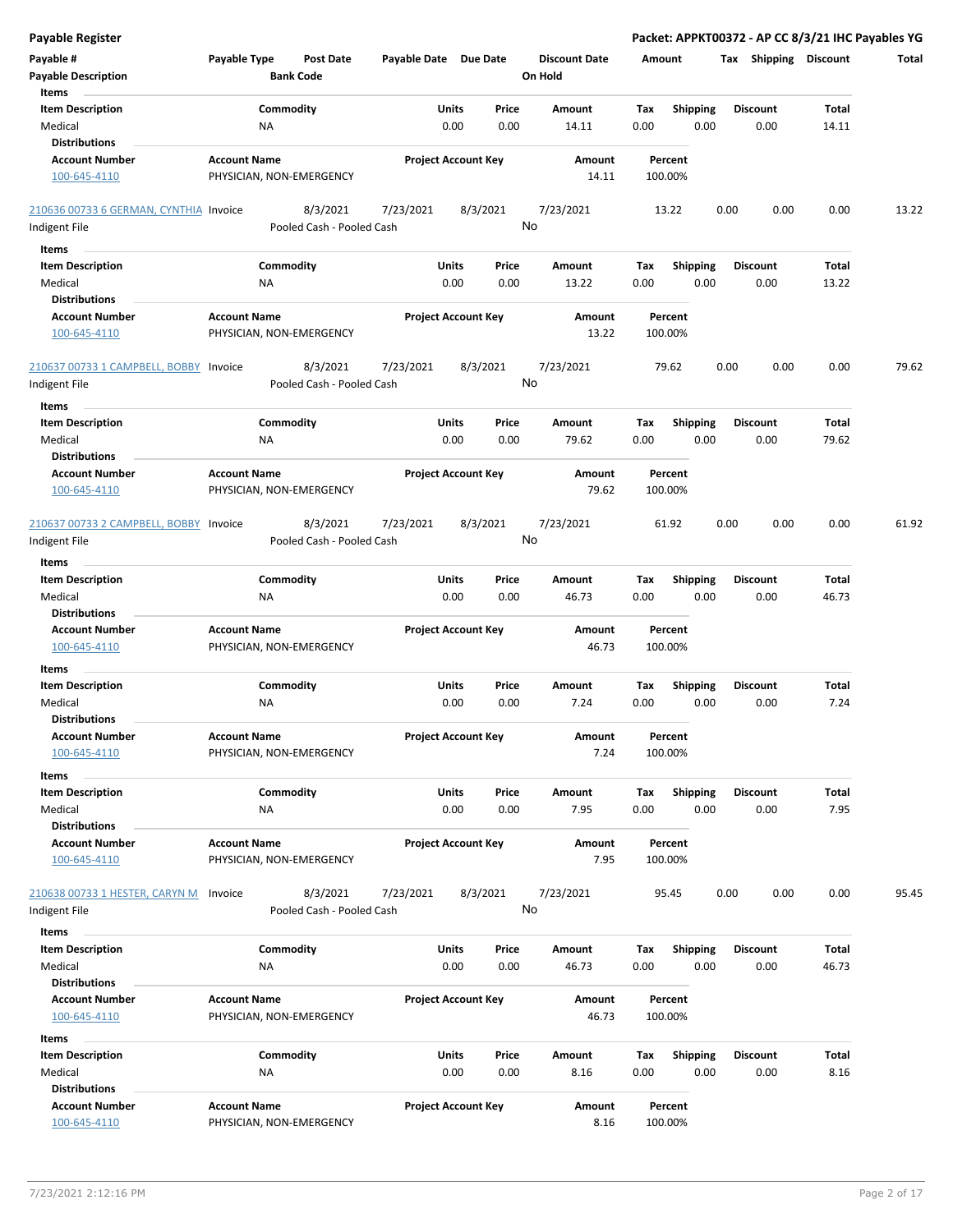| Payable #<br><b>Payable Description</b><br>Items                    | Payable Type                                    | <b>Post Date</b><br><b>Bank Code</b>  | Payable Date Due Date |                            |               | <b>Discount Date</b><br>On Hold | Amount      |                         | Shipping<br>Tax         | <b>Discount</b>      | Total    |
|---------------------------------------------------------------------|-------------------------------------------------|---------------------------------------|-----------------------|----------------------------|---------------|---------------------------------|-------------|-------------------------|-------------------------|----------------------|----------|
| <b>Item Description</b><br>Medical<br><b>Distributions</b>          | Commodity<br>ΝA                                 |                                       |                       | Units<br>0.00              | Price<br>0.00 | Amount<br>10.00                 | Tax<br>0.00 | <b>Shipping</b><br>0.00 | <b>Discount</b><br>0.00 | Total<br>10.00       |          |
| <b>Account Number</b><br>100-645-4110                               | <b>Account Name</b><br>PHYSICIAN, NON-EMERGENCY |                                       |                       | <b>Project Account Key</b> |               | Amount<br>10.00                 | 100.00%     | Percent                 |                         |                      |          |
| Items<br><b>Item Description</b>                                    | Commodity                                       |                                       |                       | Units                      | Price         | Amount                          | Tax         | <b>Shipping</b>         | <b>Discount</b>         | Total                |          |
| Medical<br><b>Distributions</b>                                     | ΝA                                              |                                       |                       | 0.00                       | 0.00          | 7.58                            | 0.00        | 0.00                    | 0.00                    | 7.58                 |          |
| <b>Account Number</b><br>100-645-4110                               | <b>Account Name</b><br>PHYSICIAN, NON-EMERGENCY |                                       |                       | <b>Project Account Key</b> |               | Amount<br>7.58                  | 100.00%     | Percent                 |                         |                      |          |
| Items<br><b>Item Description</b><br>Medical                         | Commodity<br>ΝA                                 |                                       |                       | Units<br>0.00              | Price<br>0.00 | Amount<br>14.11                 | Tax<br>0.00 | <b>Shipping</b><br>0.00 | <b>Discount</b><br>0.00 | Total<br>14.11       |          |
| <b>Distributions</b>                                                |                                                 |                                       |                       |                            |               |                                 |             |                         |                         |                      |          |
| <b>Account Number</b><br>100-645-4110                               | <b>Account Name</b><br>PHYSICIAN, NON-EMERGENCY |                                       |                       | <b>Project Account Key</b> |               | Amount<br>14.11                 | 100.00%     | Percent                 |                         |                      |          |
| Items<br><b>Item Description</b><br>Medical                         | Commodity<br>ΝA                                 |                                       |                       | Units<br>0.00              | Price<br>0.00 | Amount<br>8.87                  | Tax<br>0.00 | <b>Shipping</b><br>0.00 | <b>Discount</b><br>0.00 | <b>Total</b><br>8.87 |          |
| <b>Distributions</b><br><b>Account Number</b><br>100-645-4110       | <b>Account Name</b><br>PHYSICIAN, NON-EMERGENCY |                                       |                       | <b>Project Account Key</b> |               | Amount<br>8.87                  | 100.00%     | Percent                 |                         |                      |          |
| <b>Vendor:</b> 01205 - CONCORD NORTH TEXAS                          |                                                 |                                       |                       |                            |               |                                 |             |                         |                         | <b>Vendor Total:</b> | 134.03   |
| 130819 01205 1 PLESS, HELEN ED<br>Indigent File                     | Invoice                                         | 8/3/2021<br>Pooled Cash - Pooled Cash | 7/23/2021             | 8/3/2021                   |               | 7/23/2021<br>No                 |             | 79.62                   | 0.00<br>0.00            | 0.00                 | 79.62    |
| Items<br><b>Item Description</b><br>Medical                         | Commodity<br>ΝA                                 |                                       |                       | Units<br>0.00              | Price<br>0.00 | Amount<br>79.62                 | Tax<br>0.00 | <b>Shipping</b><br>0.00 | <b>Discount</b><br>0.00 | Total<br>79.62       |          |
| <b>Distributions</b><br><b>Account Number</b><br>100-645-4110       | <b>Account Name</b><br>PHYSICIAN, NON-EMERGENCY |                                       |                       | <b>Project Account Key</b> |               | Amount<br>79.62                 | 100.00%     | Percent                 |                         |                      |          |
| 210222 01205 2 WOODWORTH, SAI Invoice<br>Indigent File              |                                                 | 8/3/2021<br>Pooled Cash - Pooled Cash | 7/23/2021             | 8/3/2021                   |               | 7/23/2021<br>No                 |             | 54.41                   | 0.00<br>0.00            | 0.00                 | 54.41    |
| Items<br><b>Item Description</b><br>Medical<br><b>Distributions</b> | Commodity<br><b>NA</b>                          |                                       |                       | Units<br>0.00              | Price<br>0.00 | Amount<br>54.41                 | Tax<br>0.00 | <b>Shipping</b><br>0.00 | <b>Discount</b><br>0.00 | Total<br>54.41       |          |
| <b>Account Number</b><br>100-645-4110                               | <b>Account Name</b><br>PHYSICIAN, NON-EMERGENCY |                                       |                       | <b>Project Account Key</b> |               | Amount<br>54.41                 | 100.00%     | Percent                 |                         |                      |          |
| Vendor: 01223 - CONCORD RADIOLOGY                                   |                                                 |                                       |                       |                            |               |                                 |             |                         |                         | <b>Vendor Total:</b> | 30.74    |
| SO40172 01223 1 BUTLER, CODY R  Invoice<br>Indigent File            |                                                 | 8/3/2021<br>Pooled Cash - Pooled Cash | 7/23/2021             | 8/3/2021                   |               | 7/23/2021<br>No                 |             | 30.74                   | 0.00<br>0.00            | 0.00                 | 30.74    |
| Items<br><b>Item Description</b><br>Medical<br><b>Distributions</b> | Commodity<br>ΝA                                 |                                       |                       | Units<br>0.00              | Price<br>0.00 | Amount<br>30.74                 | Tax<br>0.00 | <b>Shipping</b><br>0.00 | <b>Discount</b><br>0.00 | Total<br>30.74       |          |
| <b>Account Number</b><br>100-565-4050                               | <b>Account Name</b><br>PRISONER MEDICAL         |                                       |                       | <b>Project Account Key</b> |               | Amount<br>30.74                 | 100.00%     | Percent                 |                         |                      |          |
| Vendor: 00965 - DATA RX MANAGEMENT                                  |                                                 |                                       |                       |                            |               |                                 |             |                         |                         | <b>Vendor Total:</b> | 2,310.74 |
| 170305 00965 27 MCCOMBS, JOLIN Invoice<br>Indigent File             |                                                 | 8/3/2021<br>Pooled Cash - Pooled Cash | 7/23/2021             | 8/3/2021                   |               | 7/23/2021<br>No                 | 499.52      |                         | 0.00<br>0.00            | 0.00                 | 499.52   |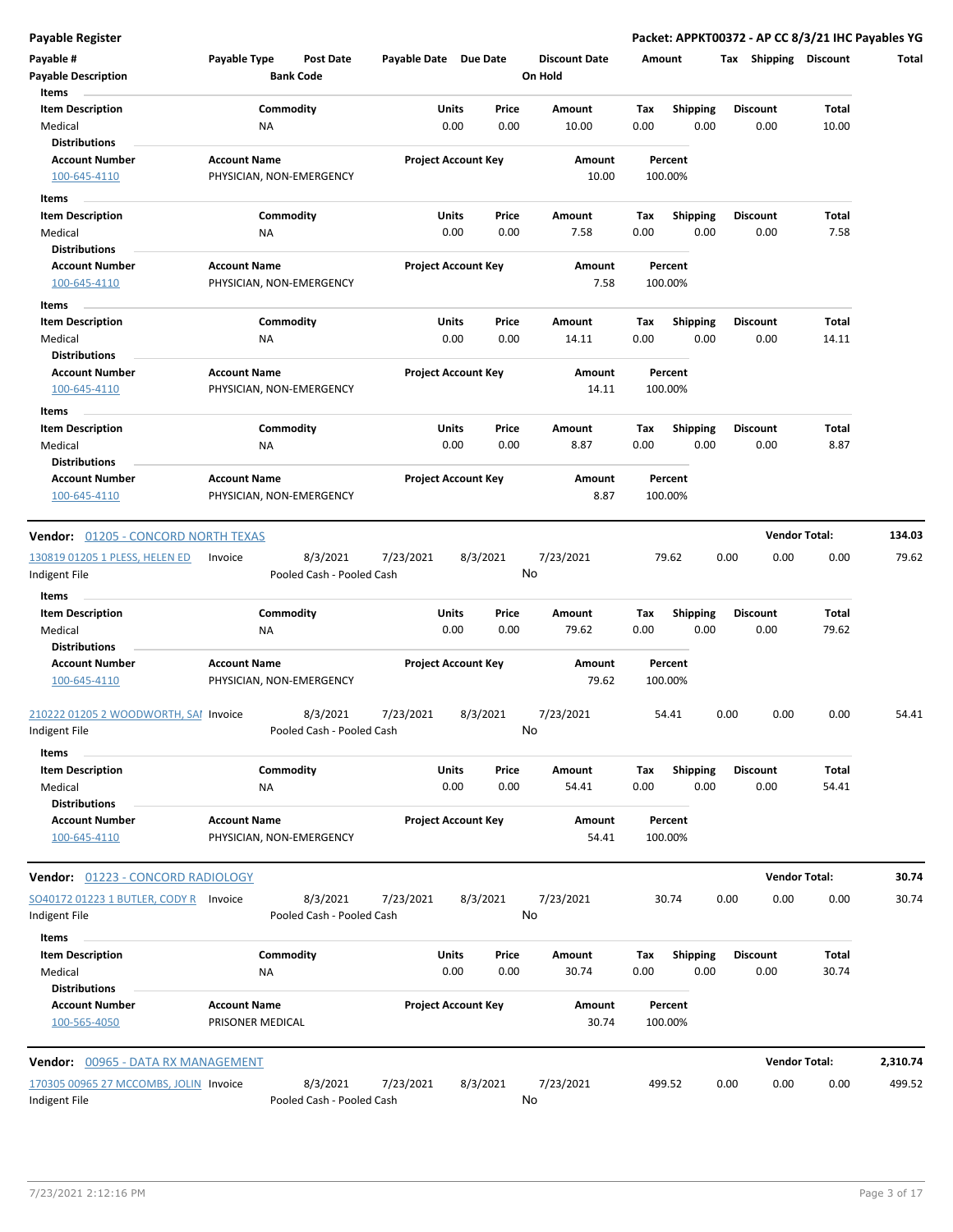| Payable #                             | Payable Type                                | <b>Post Date</b>          | Payable Date Due Date |                            | <b>Discount Date</b> |      | Amount                  | <b>Shipping</b><br>Tax | <b>Discount</b> | Total  |
|---------------------------------------|---------------------------------------------|---------------------------|-----------------------|----------------------------|----------------------|------|-------------------------|------------------------|-----------------|--------|
| <b>Payable Description</b>            |                                             | <b>Bank Code</b>          |                       |                            | On Hold              |      |                         |                        |                 |        |
| Items                                 |                                             |                           |                       |                            |                      |      |                         |                        |                 |        |
| <b>Item Description</b>               |                                             | Commodity                 | Units                 | Price                      | Amount               | Tax  | <b>Shipping</b>         | <b>Discount</b>        | Total           |        |
| Medical<br><b>Distributions</b>       | NA                                          |                           |                       | 0.00<br>0.00               | 160.45               | 0.00 | 0.00                    | 0.00                   | 160.45          |        |
| <b>Account Number</b>                 | <b>Account Name</b>                         |                           |                       | <b>Project Account Key</b> | Amount               |      | Percent                 |                        |                 |        |
| 100-645-4120                          | PRESCRIPTIONS, DRUGS                        |                           |                       |                            | 160.45               |      | 100.00%                 |                        |                 |        |
|                                       |                                             |                           |                       |                            |                      |      |                         |                        |                 |        |
| Items<br><b>Item Description</b>      |                                             | Commodity                 | Units                 | Price                      | Amount               | Tax  |                         | Discount               | Total           |        |
| Medical                               | ΝA                                          |                           |                       | 0.00<br>0.00               | 160.45               | 0.00 | <b>Shipping</b><br>0.00 | 0.00                   | 160.45          |        |
| Distributions                         |                                             |                           |                       |                            |                      |      |                         |                        |                 |        |
| <b>Account Number</b>                 | <b>Account Name</b>                         |                           |                       | <b>Project Account Key</b> | Amount               |      | Percent                 |                        |                 |        |
| 100-645-4120                          | PRESCRIPTIONS, DRUGS                        |                           |                       |                            | 160.45               |      | 100.00%                 |                        |                 |        |
| Items                                 |                                             |                           |                       |                            |                      |      |                         |                        |                 |        |
| <b>Item Description</b>               |                                             | Commodity                 | Units                 | Price                      | Amount               | Tax  | <b>Shipping</b>         | <b>Discount</b>        | Total           |        |
| Medical                               | NA                                          |                           |                       | 0.00<br>0.00               | 73.06                | 0.00 | 0.00                    | 0.00                   | 73.06           |        |
| <b>Distributions</b>                  |                                             |                           |                       |                            |                      |      |                         |                        |                 |        |
| <b>Account Number</b>                 | <b>Account Name</b>                         |                           |                       | <b>Project Account Key</b> | Amount               |      | Percent                 |                        |                 |        |
| 100-645-4120                          | PRESCRIPTIONS, DRUGS                        |                           |                       |                            | 73.06                |      | 100.00%                 |                        |                 |        |
| Items                                 |                                             |                           |                       |                            |                      |      |                         |                        |                 |        |
| <b>Item Description</b>               |                                             | Commodity                 | Units                 | Price                      | Amount               | Tax  | <b>Shipping</b>         | <b>Discount</b>        | Total           |        |
| Medical                               | ΝA                                          |                           |                       | 0.00<br>0.00               | 105.56               | 0.00 | 0.00                    | 0.00                   | 105.56          |        |
| <b>Distributions</b>                  |                                             |                           |                       |                            |                      |      |                         |                        |                 |        |
| <b>Account Number</b>                 | <b>Account Name</b>                         |                           |                       | <b>Project Account Key</b> | Amount               |      | Percent                 |                        |                 |        |
| 100-645-4120                          | PRESCRIPTIONS, DRUGS                        |                           |                       |                            | 105.56               |      | 100.00%                 |                        |                 |        |
| 170902 00965 60 FRANKS, SHEILA        | Invoice                                     | 8/3/2021                  | 7/23/2021             | 8/3/2021                   | 7/23/2021            |      | 36.18                   | 0.00<br>0.00           | 0.00            | 36.18  |
| Indigent File                         |                                             | Pooled Cash - Pooled Cash |                       |                            | No                   |      |                         |                        |                 |        |
| Items                                 |                                             |                           |                       |                            |                      |      |                         |                        |                 |        |
| <b>Item Description</b>               |                                             | Commodity                 | Units                 | Price                      | Amount               | Tax  | <b>Shipping</b>         | <b>Discount</b>        | Total           |        |
| Medical                               | NA                                          |                           |                       | 0.00<br>0.00               | 9.12                 | 0.00 | 0.00                    | 0.00                   | 9.12            |        |
| <b>Distributions</b>                  |                                             |                           |                       |                            |                      |      |                         |                        |                 |        |
| <b>Account Number</b>                 | <b>Account Name</b>                         |                           |                       | <b>Project Account Key</b> | Amount               |      | Percent                 |                        |                 |        |
| 100-645-4120                          | PRESCRIPTIONS, DRUGS                        |                           |                       |                            | 9.12                 |      | 100.00%                 |                        |                 |        |
| Items                                 |                                             |                           |                       |                            |                      |      |                         |                        |                 |        |
| <b>Item Description</b>               |                                             | Commodity                 | Units                 | Price                      | Amount               | Tax  | <b>Shipping</b>         | Discount               | Total           |        |
| Medical                               | ΝA                                          |                           |                       | 0.00<br>0.00               | 27.06                | 0.00 | 0.00                    | 0.00                   | 27.06           |        |
| <b>Distributions</b>                  |                                             |                           |                       |                            |                      |      |                         |                        |                 |        |
| <b>Account Number</b><br>100-645-4120 | <b>Account Name</b><br>PRESCRIPTIONS, DRUGS |                           |                       | <b>Project Account Key</b> | Amount<br>27.06      |      | Percent<br>100.00%      |                        |                 |        |
|                                       |                                             |                           |                       |                            |                      |      |                         |                        |                 |        |
| 201205 00965 22 LOYA, SHANNON         | Invoice                                     | 8/3/2021                  | 7/23/2021             | 8/3/2021                   | 7/23/2021            |      | 121.88                  | 0.00<br>0.00           | 0.00            | 121.88 |
| Indigent File                         |                                             | Pooled Cash - Pooled Cash |                       |                            | No                   |      |                         |                        |                 |        |
| Items                                 |                                             |                           |                       |                            |                      |      |                         |                        |                 |        |
| <b>Item Description</b>               |                                             | Commodity                 | Units                 | Price                      | Amount               | Tax  | Shipping                | <b>Discount</b>        | Total           |        |
| Medical                               | ΝA                                          |                           |                       | 0.00<br>0.00               | 30.46                | 0.00 | 0.00                    | 0.00                   | 30.46           |        |
| <b>Distributions</b>                  |                                             |                           |                       |                            |                      |      |                         |                        |                 |        |
| <b>Account Number</b>                 | <b>Account Name</b>                         |                           |                       | <b>Project Account Key</b> | Amount               |      | Percent                 |                        |                 |        |
| 100-645-4120                          | PRESCRIPTIONS, DRUGS                        |                           |                       |                            | 30.46                |      | 100.00%                 |                        |                 |        |
| Items                                 |                                             |                           |                       |                            |                      |      |                         |                        |                 |        |
| <b>Item Description</b>               |                                             | Commodity                 | Units                 | Price                      | Amount               | Tax  | <b>Shipping</b>         | <b>Discount</b>        | Total           |        |
| Medical                               | NA                                          |                           |                       | 0.00<br>0.00               | 72.52                | 0.00 | 0.00                    | 0.00                   | 72.52           |        |
| <b>Distributions</b>                  |                                             |                           |                       |                            |                      |      |                         |                        |                 |        |
| <b>Account Number</b>                 | <b>Account Name</b>                         |                           |                       | <b>Project Account Key</b> | Amount               |      | Percent                 |                        |                 |        |
| 100-645-4120                          | PRESCRIPTIONS, DRUGS                        |                           |                       |                            | 72.52                |      | 100.00%                 |                        |                 |        |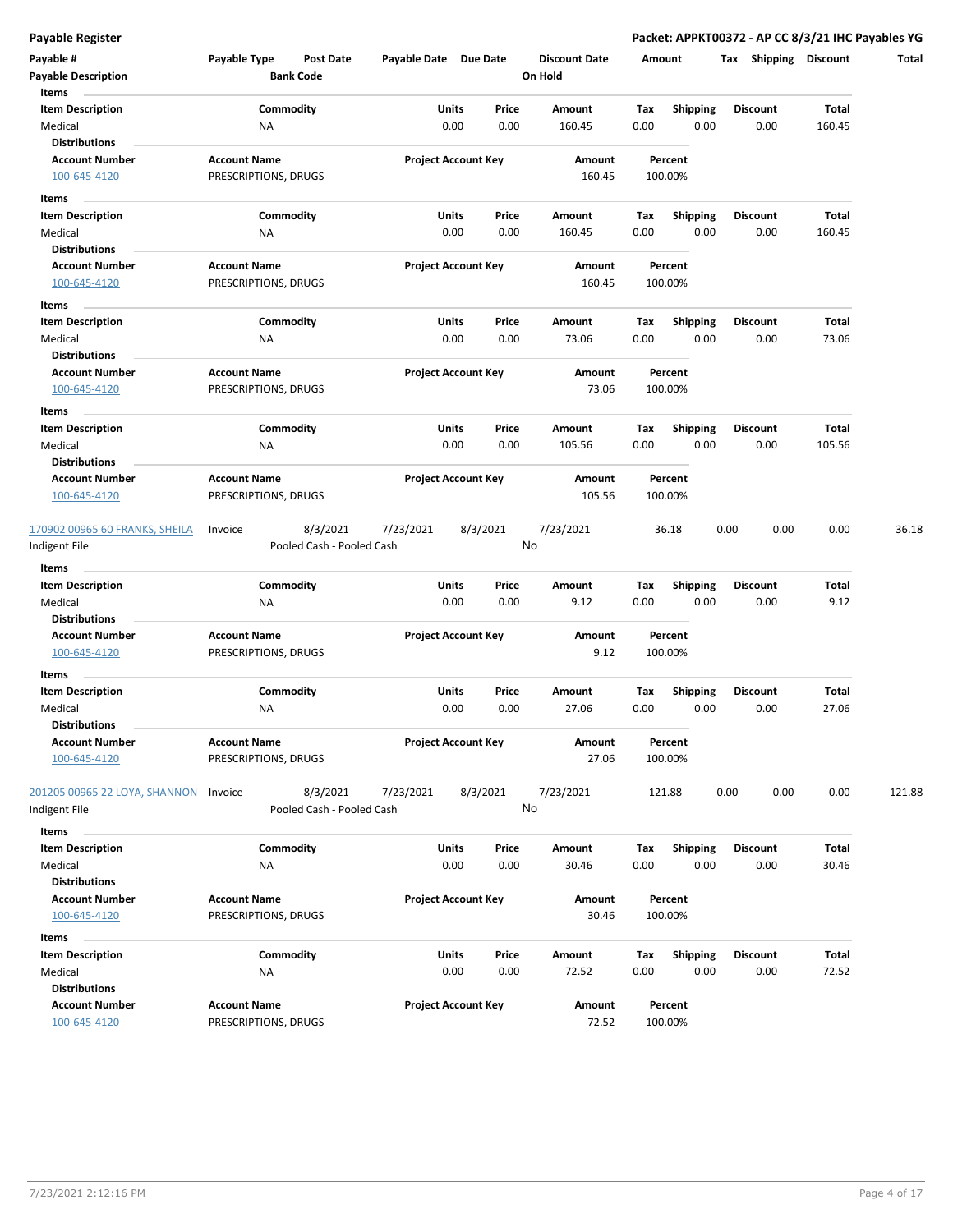| <b>Payable Register</b>                                 |                                             |                                                    |                            |               |                                 |             |                         |      |                              |                | Packet: APPKT00372 - AP CC 8/3/21 IHC Payables YG |
|---------------------------------------------------------|---------------------------------------------|----------------------------------------------------|----------------------------|---------------|---------------------------------|-------------|-------------------------|------|------------------------------|----------------|---------------------------------------------------|
| Payable #<br><b>Payable Description</b>                 | Payable Type<br><b>Bank Code</b>            | <b>Post Date</b>                                   | Payable Date Due Date      |               | <b>Discount Date</b><br>On Hold | Amount      |                         |      | <b>Tax Shipping Discount</b> |                | Total                                             |
| Items<br><b>Item Description</b><br>Medical             | Commodity<br>NA                             |                                                    | Units<br>0.00              | Price<br>0.00 | Amount<br>18.90                 | Tax<br>0.00 | <b>Shipping</b><br>0.00 |      | <b>Discount</b><br>0.00      | Total<br>18.90 |                                                   |
| <b>Distributions</b>                                    |                                             |                                                    |                            |               |                                 |             |                         |      |                              |                |                                                   |
| <b>Account Number</b><br>100-645-4120                   | <b>Account Name</b><br>PRESCRIPTIONS, DRUGS |                                                    | <b>Project Account Key</b> |               | Amount<br>18.90                 | 100.00%     | Percent                 |      |                              |                |                                                   |
| 210118 00965 4 YOUNG, GLENN ED Invoice                  |                                             | 8/3/2021<br>7/23/2021                              | 8/3/2021                   |               | 7/23/2021                       | 167.02      |                         | 0.00 | 0.00                         | 0.00           | 167.02                                            |
| Indigent File                                           |                                             | Pooled Cash - Pooled Cash                          |                            | No            |                                 |             |                         |      |                              |                |                                                   |
| Items                                                   |                                             |                                                    |                            |               |                                 |             |                         |      |                              |                |                                                   |
| <b>Item Description</b>                                 | Commodity                                   |                                                    | Units                      | Price         | Amount                          | Tax         | <b>Shipping</b>         |      | Discount                     | Total          |                                                   |
| Medical<br><b>Distributions</b>                         | ΝA                                          |                                                    | 0.00                       | 0.00          | 74.86                           | 0.00        | 0.00                    |      | 0.00                         | 74.86          |                                                   |
| <b>Account Number</b>                                   | <b>Account Name</b>                         |                                                    | <b>Project Account Key</b> |               | Amount                          |             | Percent                 |      |                              |                |                                                   |
| 100-645-4120                                            | PRESCRIPTIONS, DRUGS                        |                                                    |                            |               | 74.86                           | 100.00%     |                         |      |                              |                |                                                   |
| Items                                                   |                                             |                                                    |                            |               |                                 |             |                         |      |                              |                |                                                   |
| <b>Item Description</b>                                 | Commodity                                   |                                                    | Units                      | Price         | Amount                          | Tax         | <b>Shipping</b>         |      | <b>Discount</b>              | Total          |                                                   |
| Medical<br><b>Distributions</b>                         | ΝA                                          |                                                    | 0.00                       | 0.00          | 26.34                           | 0.00        | 0.00                    |      | 0.00                         | 26.34          |                                                   |
| <b>Account Number</b>                                   | <b>Account Name</b>                         |                                                    | <b>Project Account Key</b> |               | Amount                          |             | Percent                 |      |                              |                |                                                   |
| 100-645-4120                                            | PRESCRIPTIONS, DRUGS                        |                                                    |                            |               | 26.34                           | 100.00%     |                         |      |                              |                |                                                   |
| Items                                                   |                                             |                                                    |                            |               |                                 |             |                         |      |                              |                |                                                   |
| <b>Item Description</b>                                 | Commodity                                   |                                                    | Units                      | Price         | Amount                          | Tax         | <b>Shipping</b>         |      | <b>Discount</b>              | Total          |                                                   |
| Medical                                                 | NA                                          |                                                    | 0.00                       | 0.00          | 65.82                           | 0.00        | 0.00                    |      | 0.00                         | 65.82          |                                                   |
| <b>Distributions</b>                                    |                                             |                                                    |                            |               |                                 |             |                         |      |                              |                |                                                   |
| <b>Account Number</b><br>100-645-4120                   | <b>Account Name</b><br>PRESCRIPTIONS, DRUGS |                                                    | <b>Project Account Key</b> |               | Amount<br>65.82                 | 100.00%     | Percent                 |      |                              |                |                                                   |
| 210222 00965 7 WOODWORTH, SAI Invoice                   |                                             | 8/3/2021<br>7/23/2021                              | 8/3/2021                   |               | 7/23/2021                       |             | 75.15                   | 0.00 | 0.00                         | 0.00           | 75.15                                             |
| Indigent File                                           |                                             | Pooled Cash - Pooled Cash                          |                            | No            |                                 |             |                         |      |                              |                |                                                   |
| Items                                                   |                                             |                                                    |                            |               |                                 |             |                         |      |                              |                |                                                   |
| <b>Item Description</b>                                 | Commodity                                   |                                                    | Units                      | Price         | Amount                          | Tax         | <b>Shipping</b>         |      | Discount                     | Total          |                                                   |
| Medical<br><b>Distributions</b>                         | NA                                          |                                                    | 0.00                       | 0.00          | 15.70                           | 0.00        | 0.00                    |      | 0.00                         | 15.70          |                                                   |
| <b>Account Number</b>                                   | <b>Account Name</b>                         |                                                    | <b>Project Account Key</b> |               | Amount                          |             | Percent                 |      |                              |                |                                                   |
| 100-645-4120                                            | PRESCRIPTIONS, DRUGS                        |                                                    |                            |               | 15.70                           | 100.00%     |                         |      |                              |                |                                                   |
| ltems                                                   |                                             |                                                    |                            |               |                                 |             |                         |      |                              |                |                                                   |
| <b>Item Description</b>                                 | Commodity                                   |                                                    | Units                      | Price         | Amount                          | Tax         | Shipping                |      | <b>Discount</b>              | Total          |                                                   |
| Medical<br><b>Distributions</b>                         | NA                                          |                                                    | 0.00                       | 0.00          | 59.45                           | 0.00        | 0.00                    |      | 0.00                         | 59.45          |                                                   |
| <b>Account Number</b><br>100-645-4120                   | <b>Account Name</b><br>PRESCRIPTIONS, DRUGS |                                                    | <b>Project Account Key</b> |               | Amount<br>59.45                 | 100.00%     | Percent                 |      |                              |                |                                                   |
| 210426 00965 2 CHAMBERS, SCOTT Invoice<br>Indigent File |                                             | 8/3/2021<br>7/23/2021<br>Pooled Cash - Pooled Cash | 8/3/2021                   | No            | 7/23/2021                       |             | 26.34                   | 0.00 | 0.00                         | 0.00           | 26.34                                             |
| Items                                                   |                                             |                                                    |                            |               |                                 |             |                         |      |                              |                |                                                   |
| <b>Item Description</b>                                 | Commodity                                   |                                                    | Units                      | Price         | Amount                          | Tax         | <b>Shipping</b>         |      | Discount                     | Total          |                                                   |
| Medical<br><b>Distributions</b>                         | NA                                          |                                                    | 0.00                       | 0.00          | 26.34                           | 0.00        | 0.00                    |      | 0.00                         | 26.34          |                                                   |
| <b>Account Number</b>                                   | <b>Account Name</b>                         |                                                    | <b>Project Account Key</b> |               | Amount                          |             | Percent                 |      |                              |                |                                                   |
| 100-645-4120                                            | PRESCRIPTIONS, DRUGS                        |                                                    |                            |               | 26.34                           | 100.00%     |                         |      |                              |                |                                                   |
| 210428 00965 4 WOODALL, DAVID                           | Invoice                                     | 8/3/2021<br>7/23/2021                              | 8/3/2021                   |               | 7/23/2021                       | 14.78       |                         | 0.00 | 0.00                         | 0.00           | 14.78                                             |
| Indigent File                                           |                                             | Pooled Cash - Pooled Cash                          |                            | No            |                                 |             |                         |      |                              |                |                                                   |
| Items                                                   |                                             |                                                    |                            |               |                                 |             |                         |      |                              |                |                                                   |
| <b>Item Description</b>                                 | Commodity                                   |                                                    | Units                      | Price         | Amount                          | Tax         | <b>Shipping</b>         |      | <b>Discount</b>              | Total          |                                                   |
| Medical<br><b>Distributions</b>                         | NA                                          |                                                    | 0.00                       | 0.00          | 14.78                           | 0.00        | 0.00                    |      | 0.00                         | 14.78          |                                                   |
| <b>Account Number</b>                                   | <b>Account Name</b>                         |                                                    | <b>Project Account Key</b> |               | Amount                          |             | Percent                 |      |                              |                |                                                   |
| 100-645-4120                                            | PRESCRIPTIONS, DRUGS                        |                                                    |                            |               | 14.78                           | 100.00%     |                         |      |                              |                |                                                   |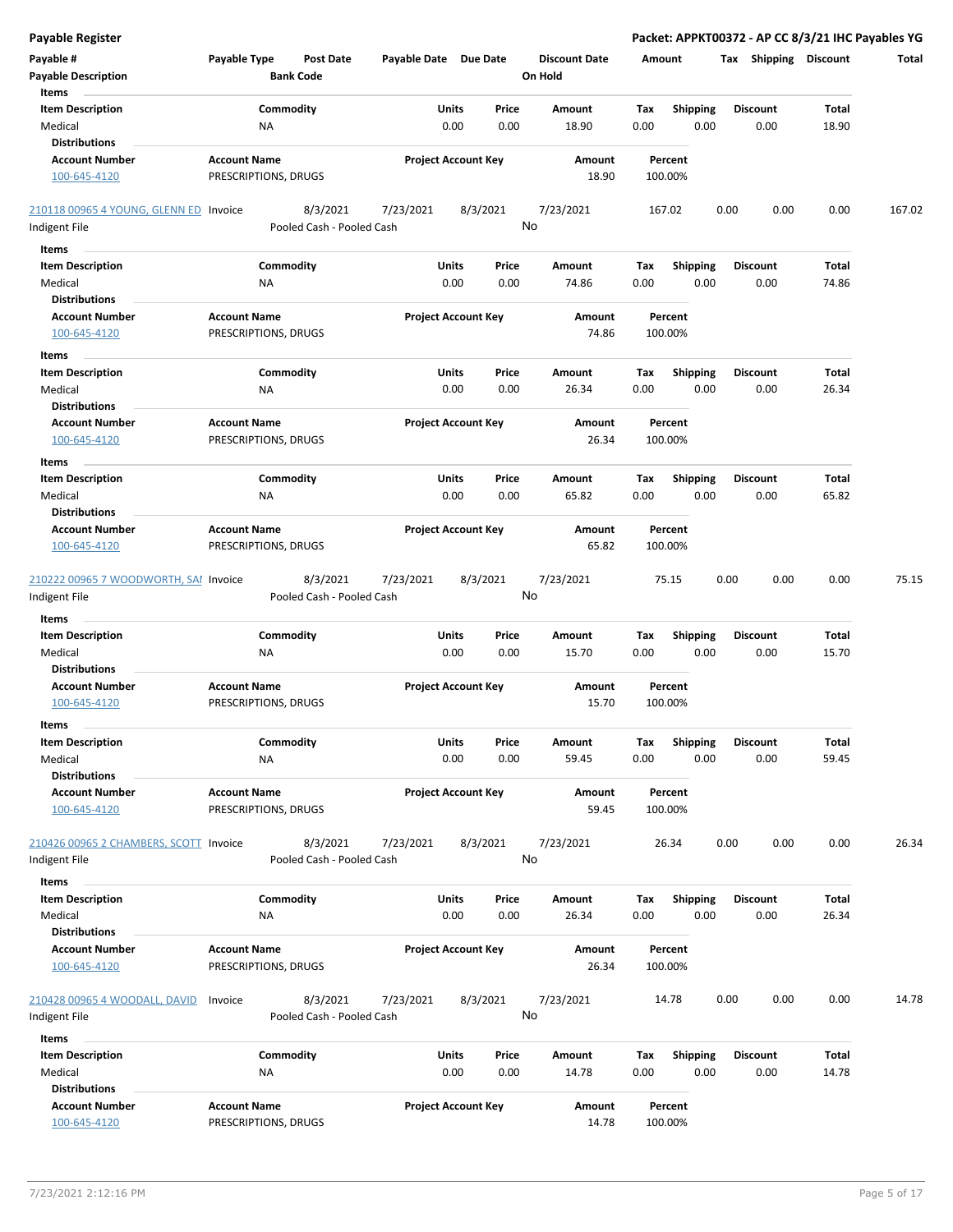| Payable Register                                        |                                             |                                       |               |                            |                                 |                    |                         |      |                         |                | Packet: APPKT00372 - AP CC 8/3/21 IHC Payables YG |
|---------------------------------------------------------|---------------------------------------------|---------------------------------------|---------------|----------------------------|---------------------------------|--------------------|-------------------------|------|-------------------------|----------------|---------------------------------------------------|
| Payable #<br><b>Payable Description</b>                 | Payable Type                                | Post Date<br><b>Bank Code</b>         | Payable Date  | Due Date                   | <b>Discount Date</b><br>On Hold | Amount             |                         |      | Tax Shipping Discount   |                | Total                                             |
| 210634 00965 3 CHEAKAS, TERRI<br>Indigent File          | Invoice                                     | 8/3/2021<br>Pooled Cash - Pooled Cash | 7/23/2021     | 8/3/2021                   | 7/23/2021<br>No                 | 68.73              |                         | 0.00 | 0.00                    | 0.00           | 68.73                                             |
| Items                                                   |                                             |                                       |               |                            |                                 |                    |                         |      |                         |                |                                                   |
| <b>Item Description</b><br>Medical                      | ΝA                                          | Commodity                             | Units<br>0.00 | Price<br>0.00              | Amount<br>22.50                 | Tax<br>0.00        | <b>Shipping</b><br>0.00 |      | <b>Discount</b><br>0.00 | Total<br>22.50 |                                                   |
| <b>Distributions</b>                                    |                                             |                                       |               |                            |                                 |                    |                         |      |                         |                |                                                   |
| <b>Account Number</b><br>100-645-4120                   | <b>Account Name</b><br>PRESCRIPTIONS, DRUGS |                                       |               | <b>Project Account Key</b> | Amount<br>22.50                 | Percent<br>100.00% |                         |      |                         |                |                                                   |
| Items                                                   |                                             |                                       |               |                            |                                 |                    |                         |      |                         |                |                                                   |
| <b>Item Description</b>                                 |                                             | Commodity                             | Units         | Price                      | Amount                          | Tax                | <b>Shipping</b>         |      | <b>Discount</b>         | Total          |                                                   |
| Medical                                                 | ΝA                                          |                                       | 0.00          | 0.00                       | 46.23                           | 0.00               | 0.00                    |      | 0.00                    | 46.23          |                                                   |
| <b>Distributions</b>                                    |                                             |                                       |               |                            |                                 |                    |                         |      |                         |                |                                                   |
| <b>Account Number</b><br>100-645-4120                   | <b>Account Name</b><br>PRESCRIPTIONS, DRUGS |                                       |               | <b>Project Account Key</b> | Amount<br>46.23                 | Percent<br>100.00% |                         |      |                         |                |                                                   |
| 210635 00965 1 WYATT, TERESA K<br>Indigent File         | Invoice                                     | 8/3/2021<br>Pooled Cash - Pooled Cash | 7/23/2021     | 8/3/2021                   | 7/23/2021<br>No                 | 243.35             |                         | 0.00 | 0.00                    | 0.00           | 243.35                                            |
| Items                                                   |                                             |                                       |               |                            |                                 |                    |                         |      |                         |                |                                                   |
| <b>Item Description</b>                                 |                                             | Commodity                             | Units         | Price                      | Amount                          | Tax                | <b>Shipping</b>         |      | <b>Discount</b>         | Total          |                                                   |
| Medical<br><b>Distributions</b>                         | ΝA                                          |                                       | 0.00          | 0.00                       | 79.95                           | 0.00               | 0.00                    |      | 0.00                    | 79.95          |                                                   |
| <b>Account Number</b><br>100-645-4120                   | <b>Account Name</b><br>PRESCRIPTIONS, DRUGS |                                       |               | <b>Project Account Key</b> | Amount<br>79.95                 | Percent<br>100.00% |                         |      |                         |                |                                                   |
| Items                                                   |                                             |                                       |               |                            |                                 |                    |                         |      |                         |                |                                                   |
| <b>Item Description</b><br>Medical                      | ΝA                                          | Commodity                             | Units<br>0.00 | Price<br>0.00              | Amount<br>66.77                 | Tax<br>0.00        | <b>Shipping</b><br>0.00 |      | <b>Discount</b><br>0.00 | Total<br>66.77 |                                                   |
| <b>Distributions</b>                                    |                                             |                                       |               |                            |                                 |                    |                         |      |                         |                |                                                   |
| <b>Account Number</b><br>100-645-4120                   | <b>Account Name</b><br>PRESCRIPTIONS, DRUGS |                                       |               | <b>Project Account Key</b> | Amount<br>66.77                 | Percent<br>100.00% |                         |      |                         |                |                                                   |
| Items                                                   |                                             |                                       |               |                            |                                 |                    |                         |      |                         |                |                                                   |
| <b>Item Description</b><br>Medical                      | ΝA                                          | Commodity                             | Units<br>0.00 | Price<br>0.00              | Amount<br>96.63                 | Тах<br>0.00        | <b>Shipping</b><br>0.00 |      | <b>Discount</b><br>0.00 | Total<br>96.63 |                                                   |
| <b>Distributions</b>                                    |                                             |                                       |               |                            |                                 |                    |                         |      |                         |                |                                                   |
| <b>Account Number</b><br>100-645-4120                   | <b>Account Name</b><br>PRESCRIPTIONS, DRUGS |                                       |               | <b>Project Account Key</b> | Amount<br>96.63                 | Percent<br>100.00% |                         |      |                         |                |                                                   |
| 210637 00965 2 CAMPBELL, BOBBY Invoice<br>Indigent File |                                             | 8/3/2021<br>Pooled Cash - Pooled Cash | 7/23/2021     | 8/3/2021                   | 7/23/2021<br>No                 | 108.28             |                         | 0.00 | 0.00                    | 0.00           | 108.28                                            |
| Items                                                   |                                             |                                       |               |                            |                                 |                    |                         |      |                         |                |                                                   |
| <b>Item Description</b>                                 |                                             | Commodity                             | Units         | Price                      | Amount                          | Tax                | <b>Shipping</b>         |      | <b>Discount</b>         | Total          |                                                   |
| Medical<br><b>Distributions</b>                         | ΝA                                          |                                       | 0.00          | 0.00                       | 12.22                           | 0.00               | 0.00                    |      | 0.00                    | 12.22          |                                                   |
| <b>Account Number</b><br>100-645-4120                   | <b>Account Name</b><br>PRESCRIPTIONS, DRUGS |                                       |               | <b>Project Account Key</b> | Amount<br>12.22                 | Percent<br>100.00% |                         |      |                         |                |                                                   |
| Items                                                   |                                             |                                       |               |                            |                                 |                    |                         |      |                         |                |                                                   |
| <b>Item Description</b>                                 |                                             | Commodity                             | Units         | Price                      | Amount                          | Tax                | Shipping                |      | <b>Discount</b>         | Total          |                                                   |
| Medical<br><b>Distributions</b>                         | NA                                          |                                       | 0.00          | 0.00                       | 14.36                           | 0.00               | 0.00                    |      | 0.00                    | 14.36          |                                                   |
| <b>Account Number</b>                                   | <b>Account Name</b>                         |                                       |               | <b>Project Account Key</b> | Amount                          | Percent            |                         |      |                         |                |                                                   |
| 100-645-4120                                            | PRESCRIPTIONS, DRUGS                        |                                       |               |                            | 14.36                           | 100.00%            |                         |      |                         |                |                                                   |
| Items                                                   |                                             |                                       |               |                            |                                 |                    |                         |      |                         |                |                                                   |
| <b>Item Description</b><br>Medical                      | ΝA                                          | Commodity                             | Units<br>0.00 | Price<br>0.00              | Amount<br>81.70                 | Tax<br>0.00        | <b>Shipping</b><br>0.00 |      | <b>Discount</b><br>0.00 | Total<br>81.70 |                                                   |
| <b>Distributions</b>                                    |                                             |                                       |               |                            |                                 |                    |                         |      |                         |                |                                                   |
| <b>Account Number</b><br>100-645-4120                   | <b>Account Name</b><br>PRESCRIPTIONS, DRUGS |                                       |               | <b>Project Account Key</b> | Amount<br>81.70                 | Percent<br>100.00% |                         |      |                         |                |                                                   |
| 210638 00965 1 HESTER, CARYN M<br>Indigent File         | Invoice                                     | 8/3/2021<br>Pooled Cash - Pooled Cash | 7/23/2021     | 8/3/2021                   | 7/23/2021<br>No                 | 398.02             |                         | 0.00 | 0.00                    | 0.00           | 398.02                                            |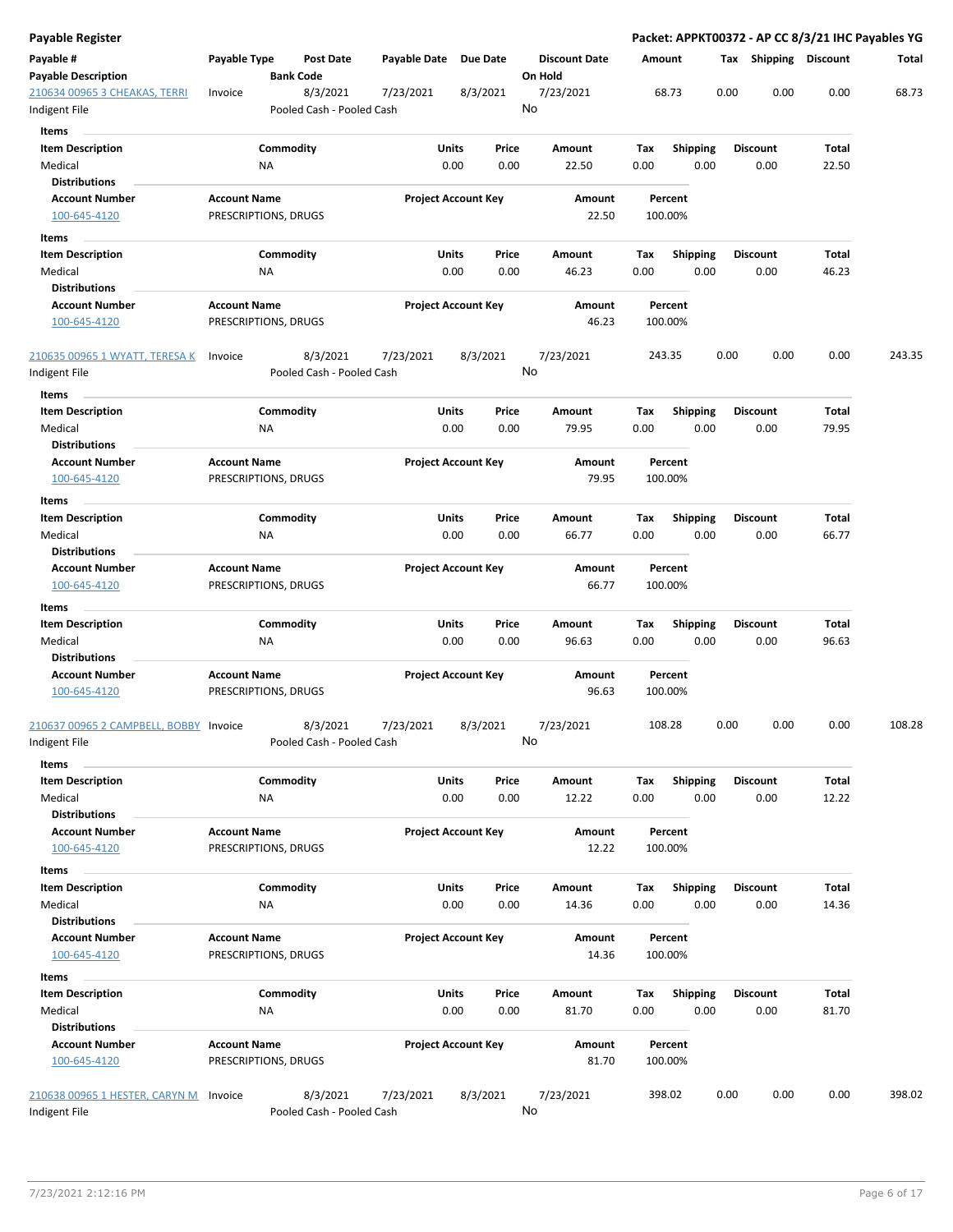| Payable #<br><b>Payable Description</b> | Payable Type                                | <b>Post Date</b><br><b>Bank Code</b>  | Payable Date Due Date |                            | <b>Discount Date</b><br>On Hold | Amount |                    | Shipping<br>Tax | <b>Discount</b> | Total    |
|-----------------------------------------|---------------------------------------------|---------------------------------------|-----------------------|----------------------------|---------------------------------|--------|--------------------|-----------------|-----------------|----------|
| Items                                   |                                             |                                       |                       |                            |                                 |        |                    |                 |                 |          |
| <b>Item Description</b>                 |                                             | Commodity                             |                       | <b>Units</b><br>Price      | Amount                          | Tax    | Shipping           | <b>Discount</b> | Total           |          |
| Medical                                 | ΝA                                          |                                       |                       | 0.00<br>0.00               | 29.78                           | 0.00   | 0.00               | 0.00            | 29.78           |          |
| <b>Distributions</b>                    |                                             |                                       |                       |                            |                                 |        |                    |                 |                 |          |
| <b>Account Number</b>                   | <b>Account Name</b>                         |                                       |                       | <b>Project Account Key</b> | Amount                          |        | Percent            |                 |                 |          |
| 100-645-4120                            | PRESCRIPTIONS, DRUGS                        |                                       |                       |                            | 29.78                           |        | 100.00%            |                 |                 |          |
| Items                                   |                                             |                                       |                       |                            |                                 |        |                    |                 |                 |          |
| <b>Item Description</b>                 |                                             | Commodity                             |                       | Units<br>Price             | Amount                          | Tax    | <b>Shipping</b>    | <b>Discount</b> | Total           |          |
| Medical                                 | <b>NA</b>                                   |                                       |                       | 0.00<br>0.00               | 39.28                           | 0.00   | 0.00               | 0.00            | 39.28           |          |
| <b>Distributions</b>                    |                                             |                                       |                       |                            |                                 |        |                    |                 |                 |          |
| <b>Account Number</b>                   | <b>Account Name</b>                         |                                       |                       | <b>Project Account Key</b> | Amount                          |        | Percent            |                 |                 |          |
| 100-645-4120                            | PRESCRIPTIONS, DRUGS                        |                                       |                       |                            | 39.28                           |        | 100.00%            |                 |                 |          |
| Items                                   |                                             |                                       |                       |                            |                                 |        |                    |                 |                 |          |
| <b>Item Description</b>                 |                                             | Commodity                             |                       | Units<br>Price             | Amount                          | Tax    | <b>Shipping</b>    | Discount        | Total           |          |
| Medical                                 | NA                                          |                                       |                       | 0.00<br>0.00               | 164.48                          | 0.00   | 0.00               | 0.00            | 164.48          |          |
| <b>Distributions</b>                    |                                             |                                       |                       |                            |                                 |        |                    |                 |                 |          |
| <b>Account Number</b>                   | <b>Account Name</b>                         |                                       |                       | <b>Project Account Key</b> | Amount                          |        | Percent            |                 |                 |          |
| 100-645-4120                            | PRESCRIPTIONS, DRUGS                        |                                       |                       |                            | 164.48                          |        | 100.00%            |                 |                 |          |
| Items                                   |                                             |                                       |                       |                            |                                 |        |                    |                 |                 |          |
| <b>Item Description</b>                 |                                             | Commodity                             |                       | Units<br>Price             | Amount                          | Tax    | <b>Shipping</b>    | <b>Discount</b> | Total           |          |
| Medical                                 | ΝA                                          |                                       |                       | 0.00<br>0.00               | 164.48                          | 0.00   | 0.00               | 0.00            | 164.48          |          |
| <b>Distributions</b>                    |                                             |                                       |                       |                            |                                 |        |                    |                 |                 |          |
| <b>Account Number</b>                   | <b>Account Name</b>                         |                                       |                       | <b>Project Account Key</b> | Amount                          |        | Percent            |                 |                 |          |
| 100-645-4120                            | PRESCRIPTIONS, DRUGS                        |                                       |                       |                            | 164.48                          |        | 100.00%            |                 |                 |          |
|                                         |                                             |                                       |                       |                            |                                 |        |                    |                 |                 |          |
| 211009 00965 9 EICHMAN JR, WIL          | Invoice                                     | 8/3/2021<br>Pooled Cash - Pooled Cash | 7/23/2021             | 8/3/2021                   | 7/23/2021<br>No                 |        | 212.90             | 0.00<br>0.00    | 0.00            | 212.90   |
| Indigent File                           |                                             |                                       |                       |                            |                                 |        |                    |                 |                 |          |
| Items                                   |                                             |                                       |                       |                            |                                 |        |                    |                 |                 |          |
| <b>Item Description</b>                 |                                             | Commodity                             |                       | Units<br>Price             | Amount                          | Tax    | Shipping           | <b>Discount</b> | Total           |          |
| Medical                                 | ΝA                                          |                                       |                       | 0.00<br>0.00               | 105.46                          | 0.00   | 0.00               | 0.00            | 105.46          |          |
| <b>Distributions</b>                    |                                             |                                       |                       |                            |                                 |        |                    |                 |                 |          |
| <b>Account Number</b><br>100-645-4120   | <b>Account Name</b><br>PRESCRIPTIONS, DRUGS |                                       |                       | <b>Project Account Key</b> | Amount<br>105.46                |        | Percent<br>100.00% |                 |                 |          |
|                                         |                                             |                                       |                       |                            |                                 |        |                    |                 |                 |          |
| Items                                   |                                             |                                       |                       |                            |                                 |        |                    |                 |                 |          |
| <b>Item Description</b>                 |                                             | Commodity                             |                       | Units<br>Price             | Amount                          | Tax    | <b>Shipping</b>    | <b>Discount</b> | Total           |          |
| Medical                                 | <b>NA</b>                                   |                                       |                       | 0.00<br>0.00               | 44.92                           | 0.00   | 0.00               | 0.00            | 44.92           |          |
| <b>Distributions</b>                    |                                             |                                       |                       |                            |                                 |        |                    |                 |                 |          |
| <b>Account Number</b>                   | <b>Account Name</b>                         |                                       |                       | <b>Project Account Key</b> | Amount                          |        | Percent            |                 |                 |          |
| 100-645-4120                            | PRESCRIPTIONS, DRUGS                        |                                       |                       |                            | 44.92                           |        | 100.00%            |                 |                 |          |
| Items                                   |                                             |                                       |                       |                            |                                 |        |                    |                 |                 |          |
| <b>Item Description</b>                 |                                             | Commodity                             |                       | Units<br>Price             | Amount                          | Tax    | Shipping           | <b>Discount</b> | Total           |          |
| Medical                                 | NA                                          |                                       |                       | 0.00<br>0.00               | 62.52                           | 0.00   | 0.00               | 0.00            | 62.52           |          |
| <b>Distributions</b>                    |                                             |                                       |                       |                            |                                 |        |                    |                 |                 |          |
| <b>Account Number</b>                   | <b>Account Name</b>                         |                                       |                       | <b>Project Account Key</b> | Amount                          |        | Percent            |                 |                 |          |
| 100-645-4120                            | PRESCRIPTIONS, DRUGS                        |                                       |                       |                            | 62.52                           |        | 100.00%            |                 |                 |          |
| 211009 0096590 EICHMAN JR, WIL          | Credit Memo                                 | 8/3/2021                              | 7/23/2021             | 8/3/2021                   | 7/23/2021                       |        | $-61.22$           | 0.00<br>0.00    | 0.00            | $-61.22$ |
| Indigent File                           |                                             | Pooled Cash - Pooled Cash             |                       |                            | No                              |        |                    |                 |                 |          |
|                                         |                                             |                                       |                       |                            |                                 |        |                    |                 |                 |          |
| Items<br><b>Item Description</b>        |                                             | Commodity                             |                       | Units<br>Price             | Amount                          | Tax    | <b>Shipping</b>    | <b>Discount</b> | Total           |          |
| Medical                                 |                                             |                                       |                       | 0.00<br>0.00               | $-61.22$                        | 0.00   | 0.00               | 0.00            | $-61.22$        |          |
| <b>Distributions</b>                    | ΝA                                          |                                       |                       |                            |                                 |        |                    |                 |                 |          |
| <b>Account Number</b>                   | <b>Account Name</b>                         |                                       |                       | <b>Project Account Key</b> | Amount                          |        | Percent            |                 |                 |          |
| 100-645-4120                            | PRESCRIPTIONS, DRUGS                        |                                       |                       |                            | $-61.22$                        |        | 100.00%            |                 |                 |          |
|                                         |                                             |                                       |                       |                            |                                 |        |                    |                 |                 |          |
| 211216 00965 11 CLEMENT, EUGEN Invoice  |                                             | 8/3/2021                              | 7/23/2021             | 8/3/2021                   | 7/23/2021                       | 241.69 |                    | 0.00<br>0.00    | 0.00            | 241.69   |
| Indigent File                           |                                             | Pooled Cash - Pooled Cash             |                       |                            | No                              |        |                    |                 |                 |          |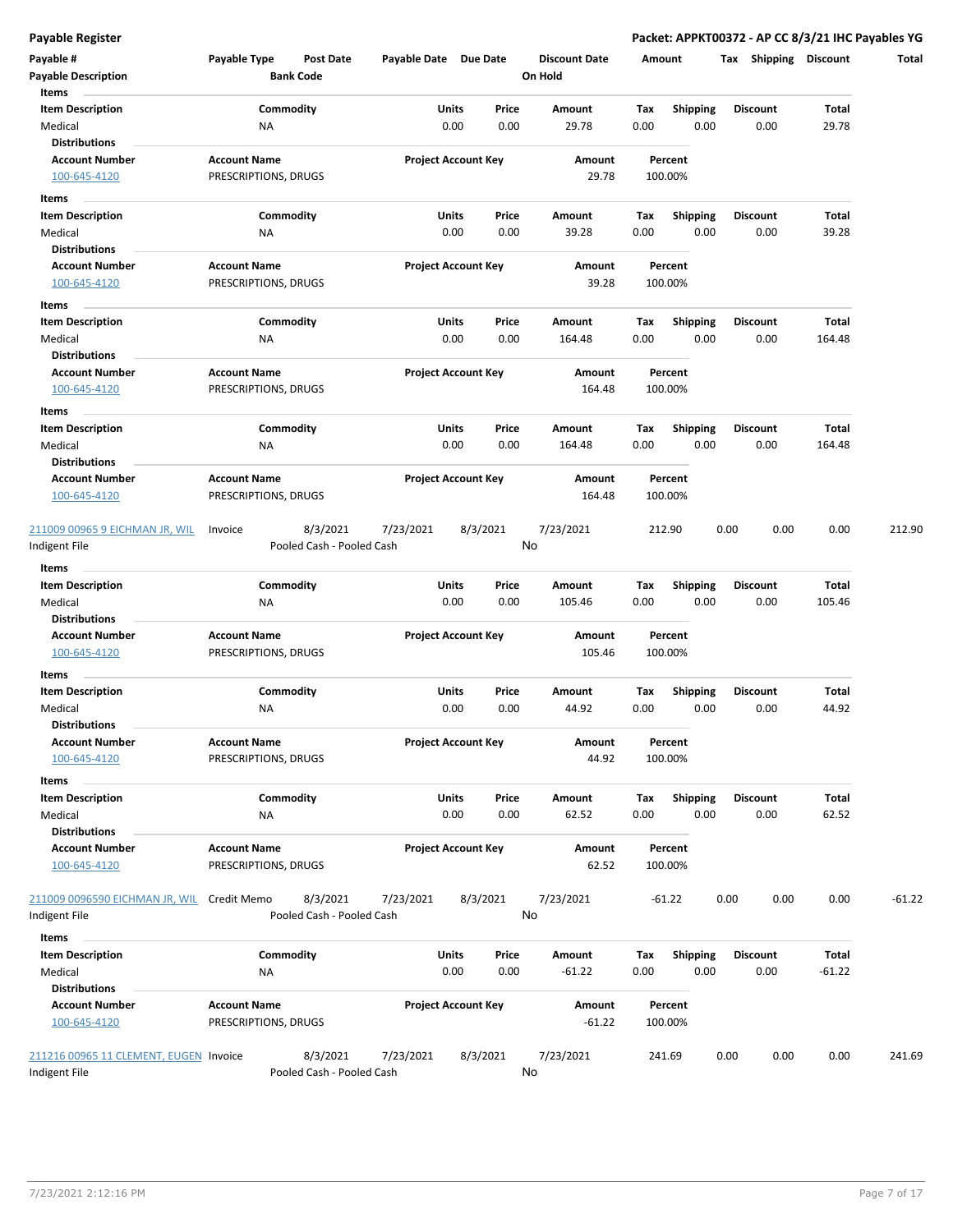| Payable #<br><b>Payable Description</b>       | Payable Type             | Post Date<br><b>Bank Code</b> | Payable Date Due Date |                            | <b>Discount Date</b><br>On Hold | Amount |                         |      | Tax Shipping            | Discount             | Total  |
|-----------------------------------------------|--------------------------|-------------------------------|-----------------------|----------------------------|---------------------------------|--------|-------------------------|------|-------------------------|----------------------|--------|
| Items<br><b>Item Description</b>              | Commodity                |                               | Units                 | Price                      | Amount                          | Tax    |                         |      | <b>Discount</b>         | Total                |        |
| Medical                                       | ΝA                       |                               |                       | 0.00<br>0.00               | 106.88                          | 0.00   | <b>Shipping</b><br>0.00 |      | 0.00                    | 106.88               |        |
| <b>Distributions</b>                          |                          |                               |                       |                            |                                 |        |                         |      |                         |                      |        |
| <b>Account Number</b>                         | <b>Account Name</b>      |                               |                       | <b>Project Account Key</b> | Amount                          |        | Percent                 |      |                         |                      |        |
| 100-645-4120                                  | PRESCRIPTIONS, DRUGS     |                               |                       |                            | 106.88                          |        | 100.00%                 |      |                         |                      |        |
| Items                                         |                          |                               |                       |                            |                                 |        |                         |      |                         |                      |        |
| <b>Item Description</b>                       | Commodity                |                               | Units                 | Price                      | Amount                          | Tax    | <b>Shipping</b>         |      | <b>Discount</b>         | Total                |        |
| Medical<br><b>Distributions</b>               | ΝA                       |                               |                       | 0.00<br>0.00               | 27.06                           | 0.00   | 0.00                    |      | 0.00                    | 27.06                |        |
| <b>Account Number</b>                         | <b>Account Name</b>      |                               |                       | <b>Project Account Key</b> | Amount                          |        | Percent                 |      |                         |                      |        |
| 100-645-4120                                  | PRESCRIPTIONS, DRUGS     |                               |                       |                            | 27.06                           |        | 100.00%                 |      |                         |                      |        |
| Items                                         |                          |                               |                       |                            |                                 |        |                         |      |                         |                      |        |
| <b>Item Description</b>                       | Commodity                |                               | Units                 | Price                      | Amount                          | Tax    | <b>Shipping</b>         |      | <b>Discount</b>         | Total                |        |
| Medical                                       | ΝA                       |                               |                       | 0.00<br>0.00               | 107.75                          | 0.00   | 0.00                    |      | 0.00                    | 107.75               |        |
| <b>Distributions</b>                          |                          |                               |                       |                            |                                 |        |                         |      |                         |                      |        |
| <b>Account Number</b>                         | <b>Account Name</b>      |                               |                       | <b>Project Account Key</b> | Amount                          |        | Percent                 |      |                         |                      |        |
| 100-645-4120                                  | PRESCRIPTIONS, DRUGS     |                               |                       |                            | 107.75                          |        | 100.00%                 |      |                         |                      |        |
| 211217 00965 5 BOWEN, RONALD L Invoice        |                          | 8/3/2021                      | 7/23/2021             | 8/3/2021                   | 7/23/2021                       |        | 13.79                   | 0.00 | 0.00                    | 0.00                 | 13.79  |
| Indigent File                                 |                          | Pooled Cash - Pooled Cash     |                       |                            | No                              |        |                         |      |                         |                      |        |
| <b>Items</b>                                  |                          |                               |                       |                            |                                 |        |                         |      |                         |                      |        |
| <b>Item Description</b>                       | Commodity                |                               | Units                 | Price                      | Amount                          | Tax    | <b>Shipping</b>         |      | <b>Discount</b>         | Total                |        |
| Medical                                       | ΝA                       |                               |                       | 0.00<br>0.00               | 13.79                           | 0.00   | 0.00                    |      | 0.00                    | 13.79                |        |
| <b>Distributions</b>                          |                          |                               |                       |                            |                                 |        |                         |      |                         |                      |        |
| <b>Account Number</b>                         | <b>Account Name</b>      |                               |                       | <b>Project Account Key</b> | Amount                          |        | Percent                 |      |                         |                      |        |
| 100-645-4120                                  | PRESCRIPTIONS, DRUGS     |                               |                       |                            | 13.79                           |        | 100.00%                 |      |                         |                      |        |
| 930026 00965 88 ROBERTS, MELIS                | Invoice                  | 8/3/2021                      | 7/23/2021             | 8/3/2021                   | 7/23/2021                       |        | 144.33                  | 0.00 | 0.00                    | 0.00                 | 144.33 |
| Indigent File                                 |                          | Pooled Cash - Pooled Cash     |                       |                            | No                              |        |                         |      |                         |                      |        |
| Items                                         |                          |                               |                       |                            |                                 |        |                         |      |                         |                      |        |
| <b>Item Description</b>                       | Commodity                |                               | Units                 | Price                      | Amount                          | Tax    | <b>Shipping</b>         |      | <b>Discount</b>         | Total                |        |
| Medical                                       | ΝA                       |                               |                       | 0.00<br>0.00               | 9.33                            | 0.00   | 0.00                    |      | 0.00                    | 9.33                 |        |
| <b>Distributions</b>                          |                          |                               |                       |                            |                                 |        |                         |      |                         |                      |        |
| <b>Account Number</b>                         | <b>Account Name</b>      |                               |                       | <b>Project Account Key</b> | <b>Amount</b>                   |        | Percent                 |      |                         |                      |        |
| 100-645-4090                                  | <b>DIABETIC SUPPLIES</b> |                               |                       |                            | 9.33                            |        | 100.00%                 |      |                         |                      |        |
| Items                                         |                          |                               |                       |                            |                                 |        |                         |      |                         |                      |        |
| Item Description<br>Medical                   | Commodity                |                               | Units                 | Price<br>0.00<br>0.00      | Amount<br>57.61                 | Tax    | Shipping                |      | <b>Discount</b><br>0.00 | Total<br>57.61       |        |
| <b>Distributions</b>                          | NA                       |                               |                       |                            |                                 | 0.00   | 0.00                    |      |                         |                      |        |
| <b>Account Number</b>                         | <b>Account Name</b>      |                               |                       | <b>Project Account Key</b> | Amount                          |        | Percent                 |      |                         |                      |        |
| 100-645-4120                                  | PRESCRIPTIONS, DRUGS     |                               |                       |                            | 57.61                           |        | 100.00%                 |      |                         |                      |        |
| Items                                         |                          |                               |                       |                            |                                 |        |                         |      |                         |                      |        |
| <b>Item Description</b>                       | Commodity                |                               | Units                 | Price                      | Amount                          | Tax    | Shipping                |      | <b>Discount</b>         | Total                |        |
| Medical                                       | NA                       |                               |                       | 0.00<br>0.00               | 19.33                           | 0.00   | 0.00                    |      | 0.00                    | 19.33                |        |
| <b>Distributions</b>                          |                          |                               |                       |                            |                                 |        |                         |      |                         |                      |        |
| <b>Account Number</b>                         | <b>Account Name</b>      |                               |                       | <b>Project Account Key</b> | Amount                          |        | Percent                 |      |                         |                      |        |
| 100-645-4120                                  | PRESCRIPTIONS, DRUGS     |                               |                       |                            | 19.33                           |        | 100.00%                 |      |                         |                      |        |
| Items                                         |                          |                               |                       |                            |                                 |        |                         |      |                         |                      |        |
| <b>Item Description</b>                       | Commodity                |                               | <b>Units</b>          | Price                      | Amount                          | Tax    | <b>Shipping</b>         |      | <b>Discount</b>         | Total                |        |
| Medical                                       | NA                       |                               |                       | 0.00<br>0.00               | 58.06                           | 0.00   | 0.00                    |      | 0.00                    | 58.06                |        |
| <b>Distributions</b><br><b>Account Number</b> | <b>Account Name</b>      |                               |                       | <b>Project Account Key</b> | Amount                          |        | Percent                 |      |                         |                      |        |
| 100-645-4120                                  | PRESCRIPTIONS, DRUGS     |                               |                       |                            | 58.06                           |        | 100.00%                 |      |                         |                      |        |
|                                               |                          |                               |                       |                            |                                 |        |                         |      |                         |                      |        |
|                                               |                          |                               |                       |                            |                                 |        |                         |      |                         |                      |        |
| Vendor: 00510 - LABORATORY CORP. OF AMERICA   |                          |                               |                       |                            |                                 |        |                         |      |                         | <b>Vendor Total:</b> | 128.17 |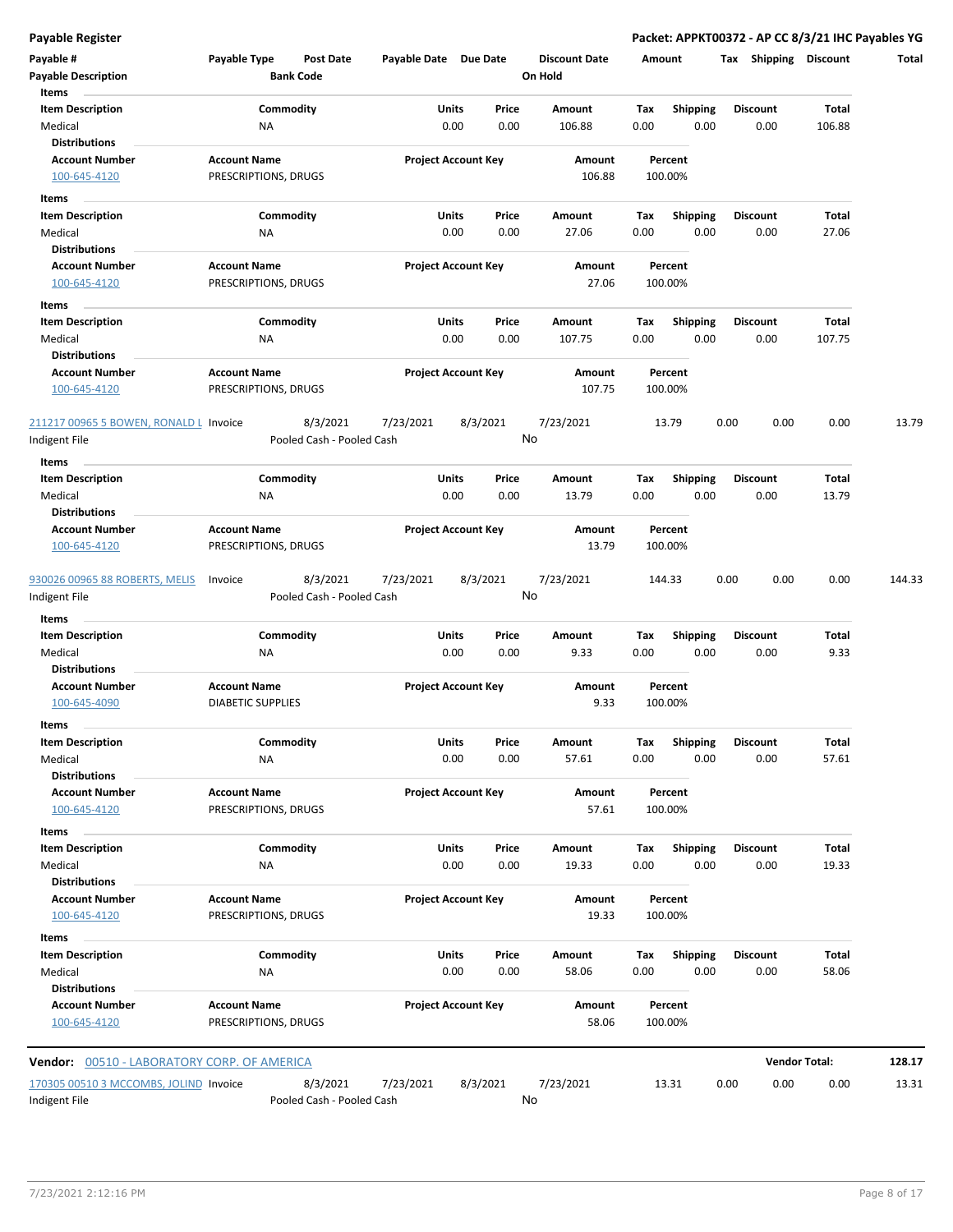| Payable #<br><b>Payable Description</b> | Payable Type        | Post Date<br><b>Bank Code</b> | Payable Date Due Date |                            | <b>Discount Date</b><br>On Hold |      | Amount          | Shipping<br>Tax | <b>Discount</b> | Total |
|-----------------------------------------|---------------------|-------------------------------|-----------------------|----------------------------|---------------------------------|------|-----------------|-----------------|-----------------|-------|
| Items<br><b>Item Description</b>        |                     | Commodity                     |                       | Units<br>Price             | Amount                          | Tax  | <b>Shipping</b> | <b>Discount</b> | Total           |       |
| Medical                                 | ΝA                  |                               |                       | 0.00<br>0.00               | 6.53                            | 0.00 | 0.00            | 0.00            | 6.53            |       |
| <b>Distributions</b>                    |                     |                               |                       |                            |                                 |      |                 |                 |                 |       |
| <b>Account Number</b>                   | <b>Account Name</b> |                               |                       | <b>Project Account Key</b> | Amount                          |      | Percent         |                 |                 |       |
| 100-645-4150                            | LABORATORY/X-RAY    |                               |                       |                            | 6.53                            |      | 100.00%         |                 |                 |       |
| Items                                   |                     |                               |                       |                            |                                 |      |                 |                 |                 |       |
| <b>Item Description</b>                 |                     | Commodity                     |                       | Units<br>Price             | Amount                          | Тах  | <b>Shipping</b> | <b>Discount</b> | Total           |       |
| Medical                                 | ΝA                  |                               |                       | 0.00<br>0.00               | 6.78                            | 0.00 | 0.00            | 0.00            | 6.78            |       |
| <b>Distributions</b>                    |                     |                               |                       |                            |                                 |      |                 |                 |                 |       |
| <b>Account Number</b>                   | <b>Account Name</b> |                               |                       | <b>Project Account Key</b> | Amount                          |      | Percent         |                 |                 |       |
| 100-645-4150                            | LABORATORY/X-RAY    |                               |                       |                            | 6.78                            |      | 100.00%         |                 |                 |       |
| 201205 00510 6 LOYA, SHANNON D Invoice  |                     | 8/3/2021                      | 7/23/2021             | 8/3/2021                   | 7/23/2021                       |      | 6.78            | 0.00<br>0.00    | 0.00            | 6.78  |
| Indigent File                           |                     | Pooled Cash - Pooled Cash     |                       |                            | No                              |      |                 |                 |                 |       |
| Items                                   |                     |                               |                       |                            |                                 |      |                 |                 |                 |       |
| <b>Item Description</b>                 |                     | Commodity                     |                       | <b>Units</b><br>Price      | Amount                          | Tax  | <b>Shipping</b> | <b>Discount</b> | Total           |       |
| Medical<br><b>Distributions</b>         | <b>NA</b>           |                               |                       | 0.00<br>0.00               | 6.78                            | 0.00 | 0.00            | 0.00            | 6.78            |       |
| <b>Account Number</b>                   | <b>Account Name</b> |                               |                       | <b>Project Account Key</b> | Amount                          |      | Percent         |                 |                 |       |
| 100-645-4150                            | LABORATORY/X-RAY    |                               |                       |                            | 6.78                            |      | 100.00%         |                 |                 |       |
| 210426 00510 1 CHAMBERS, SCOTT Invoice  |                     | 8/3/2021                      | 7/23/2021             | 8/3/2021                   | 7/23/2021                       |      | 49.96           | 0.00<br>0.00    | 0.00            | 49.96 |
| Indigent File                           |                     | Pooled Cash - Pooled Cash     |                       |                            | No                              |      |                 |                 |                 |       |
| Items                                   |                     |                               |                       |                            |                                 |      |                 |                 |                 |       |
| <b>Item Description</b>                 |                     | Commodity                     |                       | Units<br>Price             | Amount                          | Tax  | <b>Shipping</b> | <b>Discount</b> | Total           |       |
| Medical                                 | ΝA                  |                               |                       | 0.00<br>0.00               | 7.58                            | 0.00 | 0.00            | 0.00            | 7.58            |       |
| <b>Distributions</b>                    |                     |                               |                       |                            |                                 |      |                 |                 |                 |       |
| <b>Account Number</b>                   | <b>Account Name</b> |                               |                       | <b>Project Account Key</b> | Amount                          |      | Percent         |                 |                 |       |
| 100-645-4150                            | LABORATORY/X-RAY    |                               |                       |                            | 7.58                            |      | 100.00%         |                 |                 |       |
| Items                                   |                     |                               |                       |                            |                                 |      |                 |                 |                 |       |
| <b>Item Description</b>                 |                     | Commodity                     |                       | Units<br>Price             | Amount                          | Tax  | <b>Shipping</b> | Discount        | Total           |       |
| Medical                                 | ΝA                  |                               |                       | 0.00<br>0.00               | 31.13                           | 0.00 | 0.00            | 0.00            | 31.13           |       |
| <b>Distributions</b>                    |                     |                               |                       |                            |                                 |      |                 |                 |                 |       |
| <b>Account Number</b>                   | <b>Account Name</b> |                               |                       | <b>Project Account Key</b> | Amount                          |      | Percent         |                 |                 |       |
| 100-645-4150                            | LABORATORY/X-RAY    |                               |                       |                            | 31.13                           |      | 100.00%         |                 |                 |       |
| Items                                   |                     |                               |                       |                            |                                 |      |                 |                 |                 |       |
| <b>Item Description</b>                 |                     | Commodity                     |                       | Units<br>Price             | Amount                          | Tax  | Shipping        | Discount        | Total           |       |
| Medical                                 | ΝA                  |                               |                       | 0.00<br>0.00               | 11.25                           | 0.00 | 0.00            | 0.00            | 11.25           |       |
| <b>Distributions</b>                    |                     |                               |                       |                            |                                 |      |                 |                 |                 |       |
| <b>Account Number</b>                   | <b>Account Name</b> |                               |                       | <b>Project Account Key</b> | Amount                          |      | Percent         |                 |                 |       |
| 100-645-4150                            | LABORATORY/X-RAY    |                               |                       |                            | 11.25                           |      | 100.00%         |                 |                 |       |
| 210638 00510 1 HESTER, CARYN M          | Invoice             | 8/3/2021                      | 7/23/2021             | 8/3/2021                   | 7/23/2021                       |      | 58.12           | 0.00<br>0.00    | 0.00            | 58.12 |
| Indigent File                           |                     | Pooled Cash - Pooled Cash     |                       |                            | No                              |      |                 |                 |                 |       |
| Items                                   |                     |                               |                       |                            |                                 |      |                 |                 |                 |       |
| <b>Item Description</b>                 |                     | Commodity                     |                       | Units<br>Price             | Amount                          | Tax  | <b>Shipping</b> | <b>Discount</b> | Total           |       |
| Medical                                 | NA                  |                               |                       | 0.00<br>0.00               | 7.58                            | 0.00 | 0.00            | 0.00            | 7.58            |       |
| <b>Distributions</b>                    |                     |                               |                       |                            |                                 |      |                 |                 |                 |       |
| <b>Account Number</b>                   | <b>Account Name</b> |                               |                       | <b>Project Account Key</b> | Amount                          |      | Percent         |                 |                 |       |
| 100-645-4150                            | LABORATORY/X-RAY    |                               |                       |                            | 7.58                            |      | 100.00%         |                 |                 |       |
| Items                                   |                     |                               |                       |                            |                                 |      |                 |                 |                 |       |
| <b>Item Description</b>                 |                     | Commodity                     |                       | Units<br>Price             | Amount                          | Tax  | <b>Shipping</b> | <b>Discount</b> | Total           |       |
| Medical                                 | NA                  |                               |                       | 0.00<br>0.00               | 31.13                           | 0.00 | 0.00            | 0.00            | 31.13           |       |
| <b>Distributions</b>                    |                     |                               |                       |                            |                                 |      |                 |                 |                 |       |
| <b>Account Number</b>                   | <b>Account Name</b> |                               |                       | <b>Project Account Key</b> | Amount                          |      | Percent         |                 |                 |       |
| 100-645-4150                            | LABORATORY/X-RAY    |                               |                       |                            | 31.13                           |      | 100.00%         |                 |                 |       |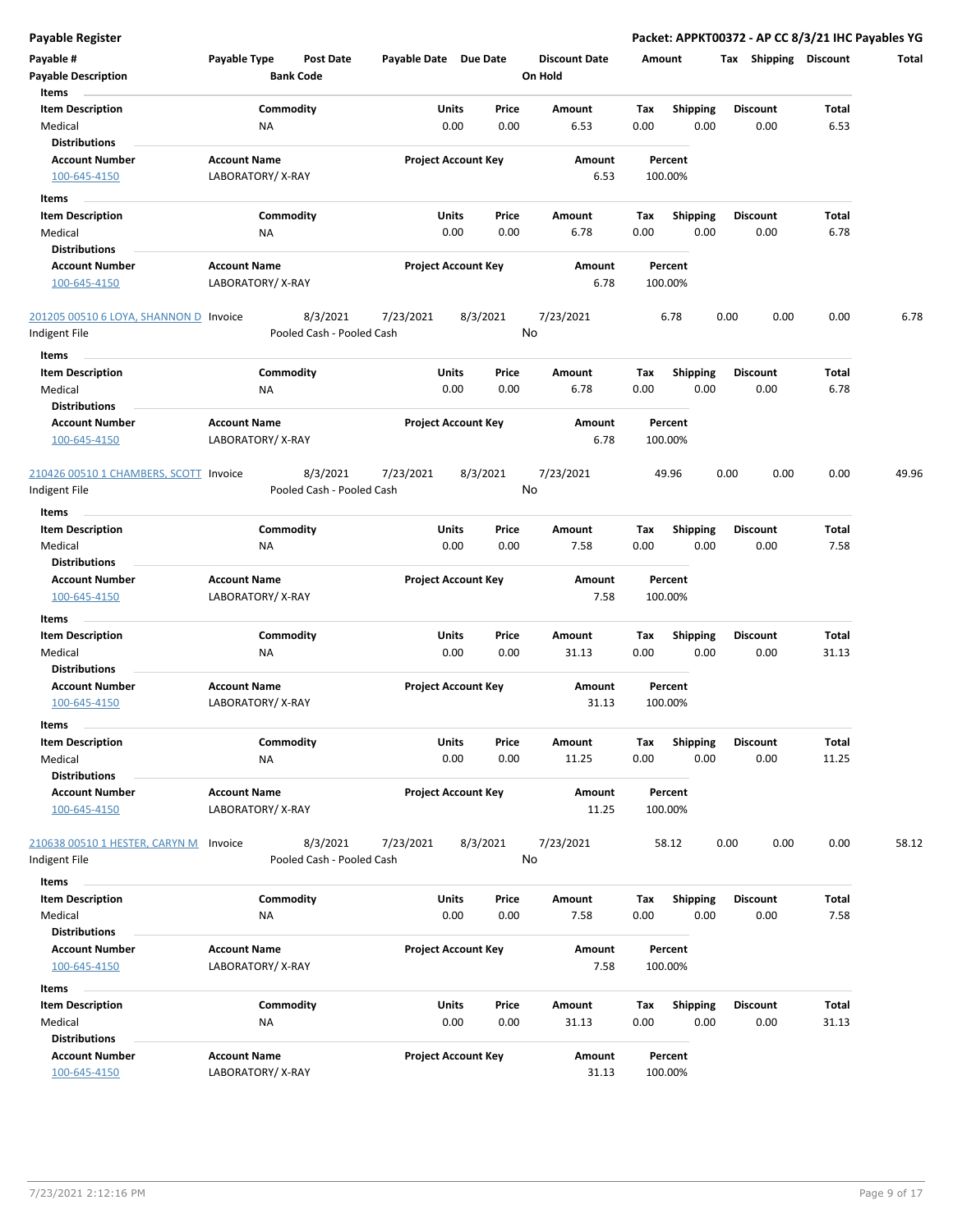| Payable #<br><b>Payable Description</b><br>Items              | Payable Type                                    | <b>Post Date</b><br><b>Bank Code</b>  | Payable Date Due Date |                            | <b>Discount Date</b><br>On Hold | Amount             |                         | Тах  | <b>Shipping</b>         | <b>Discount</b> | Total  |
|---------------------------------------------------------------|-------------------------------------------------|---------------------------------------|-----------------------|----------------------------|---------------------------------|--------------------|-------------------------|------|-------------------------|-----------------|--------|
| <b>Item Description</b><br>Medical                            | <b>NA</b>                                       | Commodity                             | Units                 | Price<br>0.00<br>0.00      | Amount<br>11.25                 | Tax<br>0.00        | <b>Shipping</b><br>0.00 |      | <b>Discount</b><br>0.00 | Total<br>11.25  |        |
| <b>Distributions</b><br><b>Account Number</b><br>100-645-4150 | <b>Account Name</b><br>LABORATORY/X-RAY         |                                       |                       | <b>Project Account Key</b> | Amount<br>11.25                 | Percent<br>100.00% |                         |      |                         |                 |        |
| Items                                                         |                                                 |                                       |                       |                            |                                 |                    |                         |      |                         |                 |        |
| <b>Item Description</b>                                       |                                                 | Commodity                             | Units                 | Price                      | Amount                          | Тах                | <b>Shipping</b>         |      | <b>Discount</b>         | Total           |        |
| Medical                                                       | ΝA                                              |                                       |                       | 0.00<br>0.00               | 8.16                            | 0.00               | 0.00                    |      | 0.00                    | 8.16            |        |
| <b>Distributions</b>                                          |                                                 |                                       |                       |                            |                                 |                    |                         |      |                         |                 |        |
| <b>Account Number</b><br>100-645-4150                         | <b>Account Name</b><br>LABORATORY/X-RAY         |                                       |                       | <b>Project Account Key</b> | Amount<br>8.16                  | Percent<br>100.00% |                         |      |                         |                 |        |
| <b>Vendor:</b> 01231 - North Texas Comprehensive Cardiology   |                                                 |                                       |                       |                            |                                 |                    |                         |      | <b>Vendor Total:</b>    |                 | 59.56  |
| 130819 01231 9 PLESS, HELEN ED                                | Invoice                                         | 8/3/2021                              | 7/23/2021             | 8/3/2021                   | 7/23/2021                       | 59.56              |                         | 0.00 | 0.00                    | 0.00            | 59.56  |
| Indigent File<br>Items                                        |                                                 | Pooled Cash - Pooled Cash             |                       |                            | No                              |                    |                         |      |                         |                 |        |
| <b>Item Description</b>                                       |                                                 | Commodity                             | Units                 | Price                      | <b>Amount</b>                   | Тах                | <b>Shipping</b>         |      | <b>Discount</b>         | Total           |        |
| Medical                                                       | ΝA                                              |                                       |                       | 0.00<br>0.00               | 46.73                           | 0.00               | 0.00                    |      | 0.00                    | 46.73           |        |
| <b>Distributions</b>                                          |                                                 |                                       |                       |                            |                                 |                    |                         |      |                         |                 |        |
| <b>Account Number</b>                                         | <b>Account Name</b>                             |                                       |                       | <b>Project Account Key</b> | Amount                          | Percent            |                         |      |                         |                 |        |
| 100-645-4110                                                  | PHYSICIAN, NON-EMERGENCY                        |                                       |                       |                            | 46.73                           | 100.00%            |                         |      |                         |                 |        |
| Items                                                         |                                                 |                                       |                       |                            |                                 |                    |                         |      |                         |                 |        |
| <b>Item Description</b>                                       |                                                 | Commodity                             | Units                 | Price                      | Amount                          | Tax                | <b>Shipping</b>         |      | <b>Discount</b>         | Total           |        |
| Medical                                                       | ΝA                                              |                                       |                       | 0.00<br>0.00               | 12.83                           | 0.00               | 0.00                    |      | 0.00                    | 12.83           |        |
| <b>Distributions</b>                                          |                                                 |                                       |                       |                            |                                 |                    |                         |      |                         |                 |        |
| <b>Account Number</b>                                         | <b>Account Name</b>                             |                                       |                       | <b>Project Account Key</b> | Amount                          | Percent            |                         |      |                         |                 |        |
| 100-645-4110                                                  | PHYSICIAN, NON-EMERGENCY                        |                                       |                       |                            | 12.83                           | 100.00%            |                         |      |                         |                 |        |
| <b>Vendor:</b> 01249 - QUESTCARE HOSPITALISTS P L L C         |                                                 |                                       |                       |                            |                                 |                    |                         |      | <b>Vendor Total:</b>    |                 | 368.58 |
| 210324 01249 2 BRESHERS, KELLI                                | Invoice                                         | 8/3/2021                              | 7/23/2021             | 8/3/2021                   | 7/23/2021                       | 104.52             |                         | 0.00 | 0.00                    | 0.00            | 104.52 |
| Indigent File                                                 |                                                 | Pooled Cash - Pooled Cash             |                       |                            | No                              |                    |                         |      |                         |                 |        |
| Items                                                         |                                                 |                                       |                       |                            |                                 |                    |                         |      |                         |                 |        |
| <b>Item Description</b>                                       |                                                 | Commodity                             | Units                 | Price                      | Amount                          | Тах                | <b>Shipping</b>         |      | <b>Discount</b>         | Total           |        |
| Medical                                                       | ΝA                                              |                                       |                       | 0.00<br>0.00               | 59.95                           | 0.00               | 0.00                    |      | 0.00                    | 59.95           |        |
| <b>Distributions</b>                                          |                                                 |                                       |                       |                            |                                 |                    |                         |      |                         |                 |        |
| <b>Account Number</b>                                         | <b>Account Name</b>                             |                                       |                       | <b>Project Account Key</b> | Amount                          | Percent            |                         |      |                         |                 |        |
| 100-645-4110                                                  | PHYSICIAN, NON-EMERGENCY                        |                                       |                       |                            | 59.95                           | 100.00%            |                         |      |                         |                 |        |
| Items                                                         |                                                 |                                       |                       |                            |                                 |                    |                         |      |                         |                 |        |
| <b>Item Description</b>                                       |                                                 | Commodity                             | Units                 | Price                      | Amount                          | Tax                | <b>Shipping</b>         |      | <b>Discount</b>         | Total           |        |
| Medical                                                       | NA                                              |                                       |                       | 0.00<br>0.00               | 44.57                           | 0.00               | 0.00                    |      | 0.00                    | 44.57           |        |
| <b>Distributions</b>                                          |                                                 |                                       |                       |                            |                                 |                    |                         |      |                         |                 |        |
| <b>Account Number</b><br>100-645-4110                         | <b>Account Name</b><br>PHYSICIAN, NON-EMERGENCY |                                       |                       | <b>Project Account Key</b> | Amount<br>44.57                 | Percent<br>100.00% |                         |      |                         |                 |        |
| 210324 01249 3 BRESHERS, KELLI                                | Invoice                                         | 8/3/2021                              | 7/23/2021             | 8/3/2021                   | 7/23/2021                       | 70.71              |                         | 0.00 | 0.00                    | 0.00            | 70.71  |
| Indigent File                                                 |                                                 | Pooled Cash - Pooled Cash             |                       |                            | No                              |                    |                         |      |                         |                 |        |
|                                                               |                                                 |                                       |                       |                            |                                 |                    |                         |      |                         |                 |        |
| Items<br><b>Item Description</b>                              |                                                 | Commodity                             | Units                 | Price                      | Amount                          | Tax                | <b>Shipping</b>         |      | <b>Discount</b>         | Total           |        |
| Medical                                                       |                                                 |                                       |                       | 0.00<br>0.00               | 70.71                           |                    | 0.00                    |      |                         | 70.71           |        |
| <b>Distributions</b>                                          | ΝA                                              |                                       |                       |                            |                                 | 0.00               |                         |      | 0.00                    |                 |        |
|                                                               |                                                 |                                       |                       |                            |                                 |                    |                         |      |                         |                 |        |
| <b>Account Number</b>                                         | <b>Account Name</b>                             |                                       |                       | <b>Project Account Key</b> | Amount                          | Percent            |                         |      |                         |                 |        |
| 100-645-4110                                                  | PHYSICIAN, NON-EMERGENCY                        |                                       |                       |                            | 70.71                           | 100.00%            |                         |      |                         |                 |        |
| 210324 01249 4 BRESHERS, KELLI                                | Invoice                                         | 8/3/2021<br>Pooled Cash - Pooled Cash | 7/23/2021             | 8/3/2021                   | 7/23/2021<br>No                 | 44.57              |                         | 0.00 | 0.00                    | 0.00            | 44.57  |
| Indigent File                                                 |                                                 |                                       |                       |                            |                                 |                    |                         |      |                         |                 |        |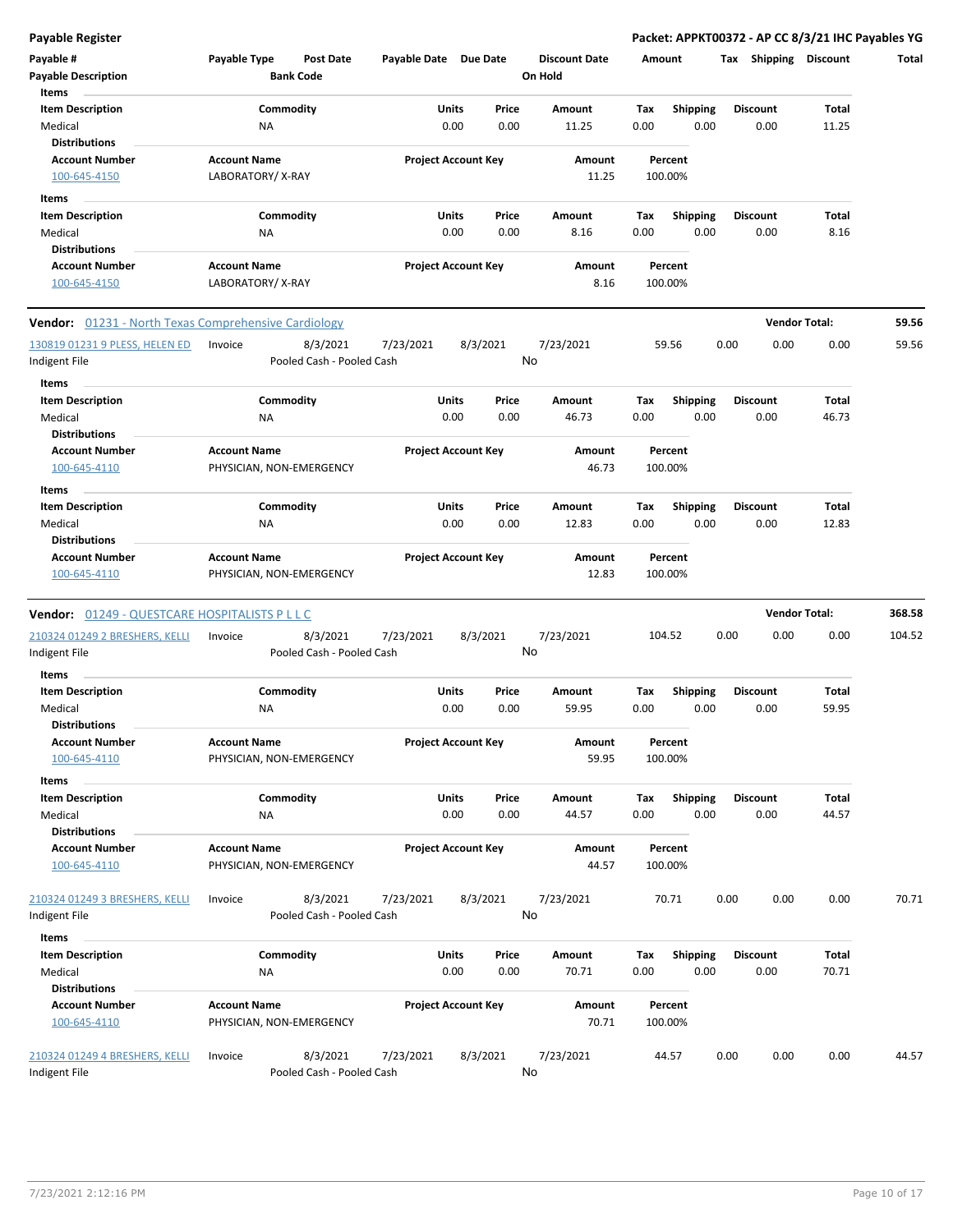| <b>Payable Register</b>                                 |                                                  |                            |                |                      | Packet: APPKT00372 - AP CC 8/3/21 IHC Payables YG |                       |                      |        |
|---------------------------------------------------------|--------------------------------------------------|----------------------------|----------------|----------------------|---------------------------------------------------|-----------------------|----------------------|--------|
| Payable #                                               | Payable Type<br>Post Date                        | Payable Date Due Date      |                | <b>Discount Date</b> | Amount                                            | Tax Shipping Discount |                      | Total  |
| <b>Payable Description</b>                              | <b>Bank Code</b>                                 |                            |                | On Hold              |                                                   |                       |                      |        |
| Items                                                   |                                                  |                            |                |                      |                                                   |                       |                      |        |
| <b>Item Description</b>                                 | Commodity                                        | Units                      | Price          | Amount               | Tax<br><b>Shipping</b>                            | <b>Discount</b>       | Total                |        |
| Medical                                                 | NA                                               | 0.00                       | 0.00           | 44.57                | 0.00<br>0.00                                      | 0.00                  | 44.57                |        |
| <b>Distributions</b>                                    |                                                  |                            |                |                      |                                                   |                       |                      |        |
| <b>Account Number</b>                                   | <b>Account Name</b>                              | <b>Project Account Key</b> |                | Amount               | Percent                                           |                       |                      |        |
| 100-645-4110                                            | PHYSICIAN, NON-EMERGENCY                         |                            |                | 44.57                | 100.00%                                           |                       |                      |        |
| 210324 01249 5 BRESHERS, KELLI<br>Indigent File         | 8/3/2021<br>Invoice<br>Pooled Cash - Pooled Cash | 7/23/2021                  | 8/3/2021<br>No | 7/23/2021            | 148.78                                            | 0.00<br>0.00          | 0.00                 | 148.78 |
|                                                         |                                                  |                            |                |                      |                                                   |                       |                      |        |
| Items                                                   |                                                  |                            |                |                      |                                                   |                       |                      |        |
| <b>Item Description</b>                                 | Commodity                                        | Units                      | Price          | Amount               | <b>Shipping</b><br>Tax                            | <b>Discount</b>       | Total                |        |
| Medical                                                 | NA                                               | 0.00                       | 0.00           | 148.78               | 0.00<br>0.00                                      | 0.00                  | 148.78               |        |
| <b>Distributions</b>                                    |                                                  |                            |                |                      |                                                   |                       |                      |        |
| <b>Account Number</b><br>100-645-4110                   | <b>Account Name</b><br>PHYSICIAN, NON-EMERGENCY  | <b>Project Account Key</b> |                | Amount<br>148.78     | Percent<br>100.00%                                |                       |                      |        |
| Vendor: 00220 - RED RIVER VALLEY RADIOLOGY              |                                                  |                            |                |                      |                                                   |                       | <b>Vendor Total:</b> | 6.95   |
| 210638 00220 1 HESTER, CARYN M Invoice                  | 8/3/2021                                         | 7/23/2021                  | 8/3/2021       | 7/23/2021            | 6.95                                              | 0.00<br>0.00          | 0.00                 | 6.95   |
| Indigent File                                           | Pooled Cash - Pooled Cash                        |                            | No             |                      |                                                   |                       |                      |        |
| Items                                                   |                                                  |                            |                |                      |                                                   |                       |                      |        |
| <b>Item Description</b>                                 | Commodity                                        | Units                      | Price          | Amount               | <b>Shipping</b><br>Tax                            | <b>Discount</b>       | Total                |        |
| Medical                                                 | NA                                               | 0.00                       | 0.00           | 6.95                 | 0.00<br>0.00                                      | 0.00                  | 6.95                 |        |
| <b>Distributions</b>                                    |                                                  |                            |                |                      |                                                   |                       |                      |        |
| <b>Account Number</b>                                   | <b>Account Name</b>                              | <b>Project Account Key</b> |                | Amount               | Percent                                           |                       |                      |        |
|                                                         |                                                  |                            |                |                      |                                                   |                       |                      |        |
| 100-645-4110                                            | PHYSICIAN, NON-EMERGENCY                         |                            |                | 6.95                 | 100.00%                                           |                       |                      |        |
|                                                         |                                                  |                            |                |                      |                                                   |                       |                      |        |
| <b>Vendor: 00322 - SHERMAN RADIOLOGY ASSOCIATES</b>     |                                                  |                            |                |                      |                                                   |                       | <b>Vendor Total:</b> | 238.70 |
| 210120 00322 1 MARTIN, REBECCA Invoice<br>Indigent File | 8/3/2021<br>Pooled Cash - Pooled Cash            | 7/23/2021                  | 8/3/2021<br>No | 7/23/2021            | 230.41                                            | 0.00<br>0.00          | 0.00                 | 230.41 |
| Items                                                   |                                                  |                            |                |                      |                                                   |                       |                      |        |
| <b>Item Description</b>                                 | Commodity                                        | Units                      | Price          | Amount               | <b>Shipping</b><br>Tax                            | <b>Discount</b>       | Total                |        |
| Medical                                                 | NA                                               | 0.00                       | 0.00           | 86.87                | 0.00<br>0.00                                      | 0.00                  | 86.87                |        |
| <b>Distributions</b>                                    |                                                  |                            |                |                      |                                                   |                       |                      |        |
| <b>Account Number</b>                                   | <b>Account Name</b>                              | <b>Project Account Key</b> |                | Amount               | Percent                                           |                       |                      |        |
| 100-645-4110                                            | PHYSICIAN, NON-EMERGENCY                         |                            |                | 86.87                | 100.00%                                           |                       |                      |        |
| ltems                                                   |                                                  |                            |                |                      |                                                   |                       |                      |        |
|                                                         | Commodity                                        |                            |                |                      |                                                   | <b>Discount</b>       |                      |        |
| <b>Item Description</b>                                 |                                                  | Units                      | Price<br>0.00  | Amount               | Shipping<br>Tax                                   |                       | Total<br>56.67       |        |
| Medical<br><b>Distributions</b>                         | NA                                               | 0.00                       |                | 56.67                | 0.00<br>0.00                                      | 0.00                  |                      |        |
| <b>Account Number</b>                                   | <b>Account Name</b>                              | <b>Project Account Key</b> |                | Amount               | Percent                                           |                       |                      |        |
| 100-645-4110                                            | PHYSICIAN, NON-EMERGENCY                         |                            |                | 56.67                | 100.00%                                           |                       |                      |        |
|                                                         |                                                  |                            |                |                      |                                                   |                       |                      |        |
| Items                                                   |                                                  |                            |                |                      |                                                   |                       |                      |        |
| <b>Item Description</b>                                 | Commodity                                        | Units                      | Price          | Amount               | <b>Shipping</b><br>Tax                            | Discount              | Total                |        |
| Medical                                                 | <b>NA</b>                                        | 0.00                       | 0.00           | 86.87                | 0.00<br>0.00                                      | 0.00                  | 86.87                |        |
| <b>Distributions</b>                                    |                                                  |                            |                |                      |                                                   |                       |                      |        |
| <b>Account Number</b>                                   | <b>Account Name</b>                              | <b>Project Account Key</b> |                | Amount               | Percent                                           |                       |                      |        |
| 100-645-4110                                            | PHYSICIAN, NON-EMERGENCY                         |                            |                | 86.87                | 100.00%                                           |                       |                      |        |
|                                                         |                                                  |                            |                |                      |                                                   |                       |                      |        |
| 210633 00322 1 JOHNSON, JEFFRY                          | 8/3/2021<br>Invoice                              | 7/23/2021                  | 8/3/2021       | 7/23/2021            | 8.29                                              | 0.00<br>0.00          | 0.00                 | 8.29   |
| Indigent File                                           | Pooled Cash - Pooled Cash                        |                            | No             |                      |                                                   |                       |                      |        |
| Items                                                   |                                                  |                            |                |                      |                                                   |                       |                      |        |
| <b>Item Description</b>                                 | Commodity                                        | Units                      | Price          | Amount               | <b>Shipping</b><br>Тах                            | <b>Discount</b>       | Total                |        |
| Medical                                                 | ΝA                                               | 0.00                       | 0.00           | 8.29                 | 0.00<br>0.00                                      | 0.00                  | 8.29                 |        |
| <b>Distributions</b>                                    |                                                  |                            |                |                      |                                                   |                       |                      |        |
| <b>Account Number</b>                                   | <b>Account Name</b>                              | <b>Project Account Key</b> |                | Amount               | Percent                                           |                       |                      |        |
| 100-645-4110                                            | PHYSICIAN, NON-EMERGENCY                         |                            |                | 8.29                 | 100.00%                                           |                       |                      |        |

**Vendor:**  $\underline{01105}$  - SUMMIT PULMONARY AND SLEEP PA **Vendor Total:** 241.61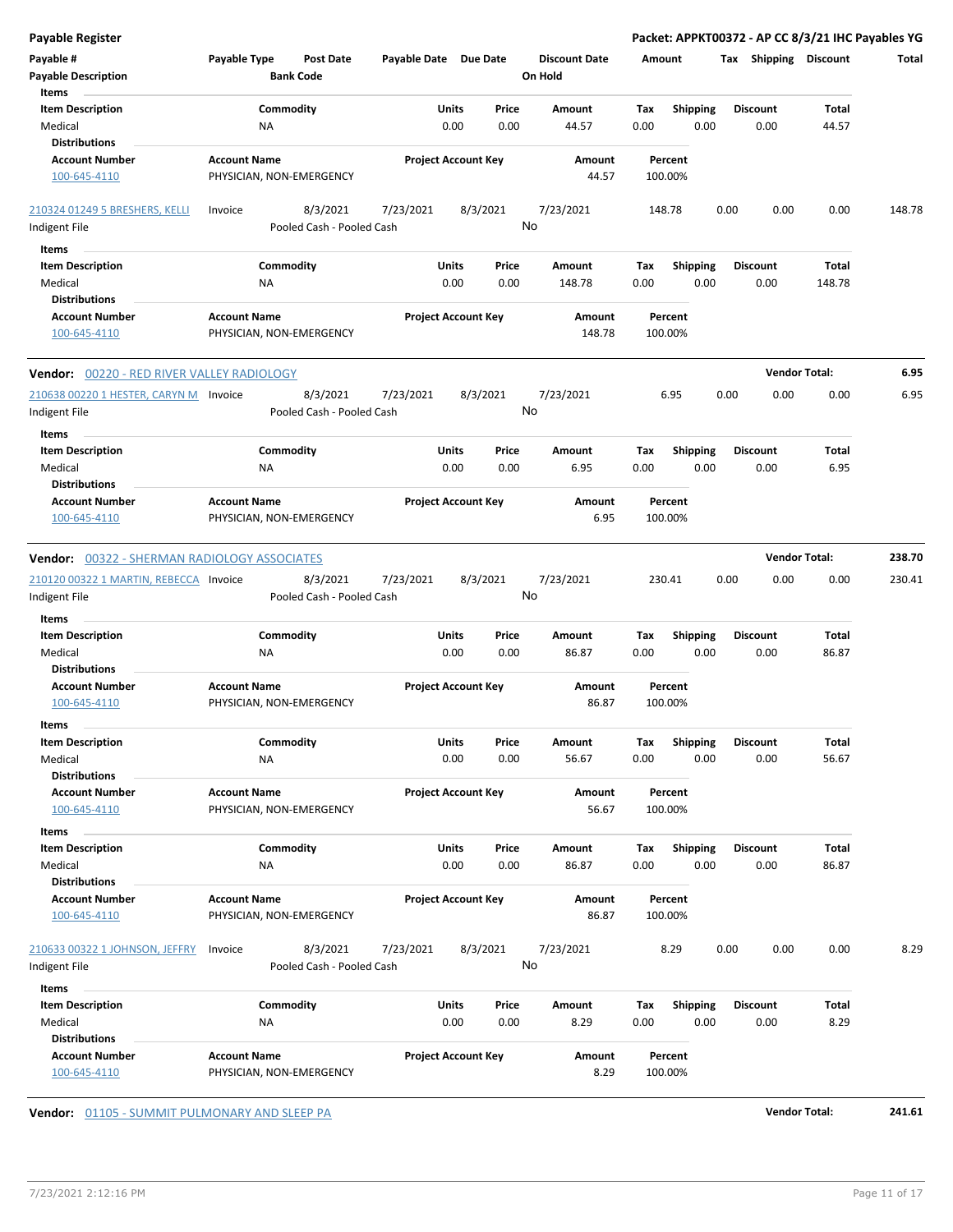| Payable Register                                                                     |                     |                                       |                       |                            |                                 |        |                 |      |                 | Packet: APPKT00372 - AP CC 8/3/21 IHC Payables YG |          |
|--------------------------------------------------------------------------------------|---------------------|---------------------------------------|-----------------------|----------------------------|---------------------------------|--------|-----------------|------|-----------------|---------------------------------------------------|----------|
| Payable #<br><b>Payable Description</b>                                              | Payable Type        | <b>Post Date</b><br><b>Bank Code</b>  | Payable Date Due Date |                            | <b>Discount Date</b><br>On Hold | Amount |                 |      |                 | Tax Shipping Discount                             | Total    |
| 130819 01105 1 PLESS, HELEN ED<br>Indigent File                                      | Invoice             | 8/3/2021<br>Pooled Cash - Pooled Cash | 7/23/2021             | 8/3/2021                   | 7/23/2021<br>No                 |        | 241.61          | 0.00 | 0.00            | 0.00                                              | 241.61   |
| Items                                                                                |                     |                                       |                       |                            |                                 |        |                 |      |                 |                                                   |          |
| <b>Item Description</b>                                                              |                     | Commodity                             |                       | <b>Units</b><br>Price      | Amount                          | Tax    | <b>Shipping</b> |      | <b>Discount</b> | Total                                             |          |
| Medical                                                                              |                     | <b>NA</b>                             |                       | 0.00<br>0.00               | 112.50                          | 0.00   | 0.00            |      | 0.00            | 112.50                                            |          |
| <b>Distributions</b>                                                                 |                     |                                       |                       |                            |                                 |        |                 |      |                 |                                                   |          |
| <b>Account Number</b>                                                                | <b>Account Name</b> |                                       |                       | <b>Project Account Key</b> | Amount                          |        | Percent         |      |                 |                                                   |          |
| 100-645-4110                                                                         |                     | PHYSICIAN, NON-EMERGENCY              |                       |                            | 112.50                          |        | 100.00%         |      |                 |                                                   |          |
| Items                                                                                |                     |                                       |                       |                            |                                 |        |                 |      |                 |                                                   |          |
| <b>Item Description</b>                                                              |                     | Commodity                             |                       | Units<br>Price             | Amount                          | Tax    | <b>Shipping</b> |      | <b>Discount</b> | Total                                             |          |
| Medical                                                                              |                     | NA                                    |                       | 0.00<br>0.00               | 45.98                           | 0.00   | 0.00            |      | 0.00            | 45.98                                             |          |
| <b>Distributions</b>                                                                 |                     |                                       |                       |                            |                                 |        |                 |      |                 |                                                   |          |
| <b>Account Number</b>                                                                | <b>Account Name</b> |                                       |                       | <b>Project Account Key</b> | Amount                          |        | Percent         |      |                 |                                                   |          |
| 100-645-4110                                                                         |                     | PHYSICIAN, NON-EMERGENCY              |                       |                            | 45.98                           |        | 100.00%         |      |                 |                                                   |          |
| Items                                                                                |                     |                                       |                       |                            |                                 |        |                 |      |                 |                                                   |          |
| <b>Item Description</b>                                                              |                     | Commodity                             |                       | Units<br>Price             | Amount                          | Тах    | <b>Shipping</b> |      | <b>Discount</b> | Total                                             |          |
| Medical                                                                              |                     | ΝA                                    |                       | 0.00<br>0.00               | 41.43                           | 0.00   | 0.00            |      | 0.00            | 41.43                                             |          |
| <b>Distributions</b>                                                                 |                     |                                       |                       |                            |                                 |        |                 |      |                 |                                                   |          |
| <b>Account Number</b>                                                                | <b>Account Name</b> |                                       |                       | <b>Project Account Key</b> | Amount                          |        | Percent         |      |                 |                                                   |          |
| 100-645-4110                                                                         |                     | PHYSICIAN, NON-EMERGENCY              |                       |                            | 41.43                           |        | 100.00%         |      |                 |                                                   |          |
| Items                                                                                |                     |                                       |                       |                            |                                 |        |                 |      |                 |                                                   |          |
| <b>Item Description</b>                                                              |                     | Commodity                             |                       | <b>Units</b><br>Price      | Amount                          | Tax    | Shipping        |      | <b>Discount</b> | Total                                             |          |
| Medical                                                                              |                     | ΝA                                    |                       | 0.00<br>0.00               | 41.70                           | 0.00   | 0.00            |      | 0.00            | 41.70                                             |          |
| <b>Distributions</b>                                                                 |                     |                                       |                       |                            |                                 |        |                 |      |                 |                                                   |          |
| <b>Account Number</b>                                                                | <b>Account Name</b> |                                       |                       | <b>Project Account Key</b> | Amount                          |        | Percent         |      |                 |                                                   |          |
| 100-645-4110                                                                         |                     | PHYSICIAN, NON-EMERGENCY              |                       |                            | 41.70                           |        | 100.00%         |      |                 |                                                   |          |
| <b>Vendor:</b> 01176 - TEGALA, DR BENARJI                                            |                     |                                       |                       |                            |                                 |        |                 |      |                 | <b>Vendor Total:</b>                              | 117.74   |
|                                                                                      |                     |                                       |                       |                            |                                 |        |                 |      |                 |                                                   |          |
| 210427 01176 1 SNOW, JERRY DEW Invoice                                               |                     | 8/3/2021<br>Pooled Cash - Pooled Cash | 7/23/2021             | 8/3/2021                   | 7/23/2021<br>No                 |        | 117.74          | 0.00 | 0.00            | 0.00                                              | 117.74   |
| Indigent File                                                                        |                     |                                       |                       |                            |                                 |        |                 |      |                 |                                                   |          |
| Items                                                                                |                     |                                       |                       |                            |                                 |        |                 |      |                 |                                                   |          |
| <b>Item Description</b>                                                              |                     | Commodity                             |                       | Units<br>Price             | Amount                          | Tax    | <b>Shipping</b> |      | <b>Discount</b> | Total                                             |          |
| Medical                                                                              |                     | NA                                    |                       | 0.00<br>0.00               | 117.74                          | 0.00   | 0.00            |      | 0.00            | 117.74                                            |          |
| <b>Distributions</b><br><b>Account Number</b>                                        |                     |                                       |                       | <b>Project Account Key</b> |                                 |        | Percent         |      |                 |                                                   |          |
| 100-645-4110                                                                         | <b>Account Name</b> | PHYSICIAN, NON-EMERGENCY              |                       |                            | Amount<br>117.74                |        | 100.00%         |      |                 |                                                   |          |
|                                                                                      |                     |                                       |                       |                            |                                 |        |                 |      |                 |                                                   |          |
| Vendor: 00122 - TEXOMA NEUROLOGY ASSOCIATES                                          |                     |                                       |                       |                            |                                 |        |                 |      |                 | <b>Vendor Total:</b>                              | 46.73    |
| 210120 00122 8 MARTIN, REBECCA Invoice                                               |                     | 8/3/2021                              | 7/23/2021             | 8/3/2021                   | 7/23/2021                       |        | 46.73           | 0.00 | 0.00            | 0.00                                              | 46.73    |
| Indigent File                                                                        |                     | Pooled Cash - Pooled Cash             |                       |                            | No                              |        |                 |      |                 |                                                   |          |
| Items                                                                                |                     |                                       |                       |                            |                                 |        |                 |      |                 |                                                   |          |
| <b>Item Description</b>                                                              |                     | Commodity                             |                       | Units<br>Price             | Amount                          | Tax    | <b>Shipping</b> |      | <b>Discount</b> | Total                                             |          |
| Medical                                                                              |                     | ΝA                                    |                       | 0.00<br>0.00               | 46.73                           | 0.00   | 0.00            |      | 0.00            | 46.73                                             |          |
| <b>Distributions</b>                                                                 |                     |                                       |                       |                            |                                 |        |                 |      |                 |                                                   |          |
| <b>Account Number</b>                                                                | <b>Account Name</b> |                                       |                       | <b>Project Account Key</b> | Amount                          |        | Percent         |      |                 |                                                   |          |
| 100-645-4110                                                                         |                     | PHYSICIAN, NON-EMERGENCY              |                       |                            | 46.73                           |        | 100.00%         |      |                 |                                                   |          |
|                                                                                      |                     |                                       |                       |                            |                                 |        |                 |      |                 | <b>Vendor Total:</b>                              | 5,241.00 |
| <b>Vendor:</b> 01177 - TMC BONHAM HOSPITAL<br>170305 01177 6 MCCOMBS, JOLIND Invoice |                     | 8/3/2021                              | 7/23/2021             | 8/3/2021                   | 7/23/2021                       |        | 952.95          | 0.00 | 0.00            | 0.00                                              | 952.95   |
| Indigent File                                                                        |                     | Pooled Cash - Pooled Cash             |                       |                            | No                              |        |                 |      |                 |                                                   |          |
|                                                                                      |                     |                                       |                       |                            |                                 |        |                 |      |                 |                                                   |          |
| Items                                                                                |                     |                                       |                       |                            |                                 |        |                 |      |                 |                                                   |          |
| <b>Item Description</b>                                                              |                     | Commodity                             |                       | Units<br>Price             | Amount                          | Tax    | <b>Shipping</b> |      | <b>Discount</b> | Total                                             |          |
| Medical<br><b>Distributions</b>                                                      |                     | ΝA                                    |                       | 0.00<br>0.00               | 952.95                          | 0.00   | 0.00            |      | 0.00            | 952.95                                            |          |
| <b>Account Number</b>                                                                | <b>Account Name</b> |                                       |                       | <b>Project Account Key</b> | Amount                          |        | Percent         |      |                 |                                                   |          |
| 100-645-4140                                                                         |                     | HOSPITAL, OUTPATIENT                  |                       |                            | 952.95                          |        | 100.00%         |      |                 |                                                   |          |
|                                                                                      |                     |                                       |                       |                            |                                 |        |                 |      |                 |                                                   |          |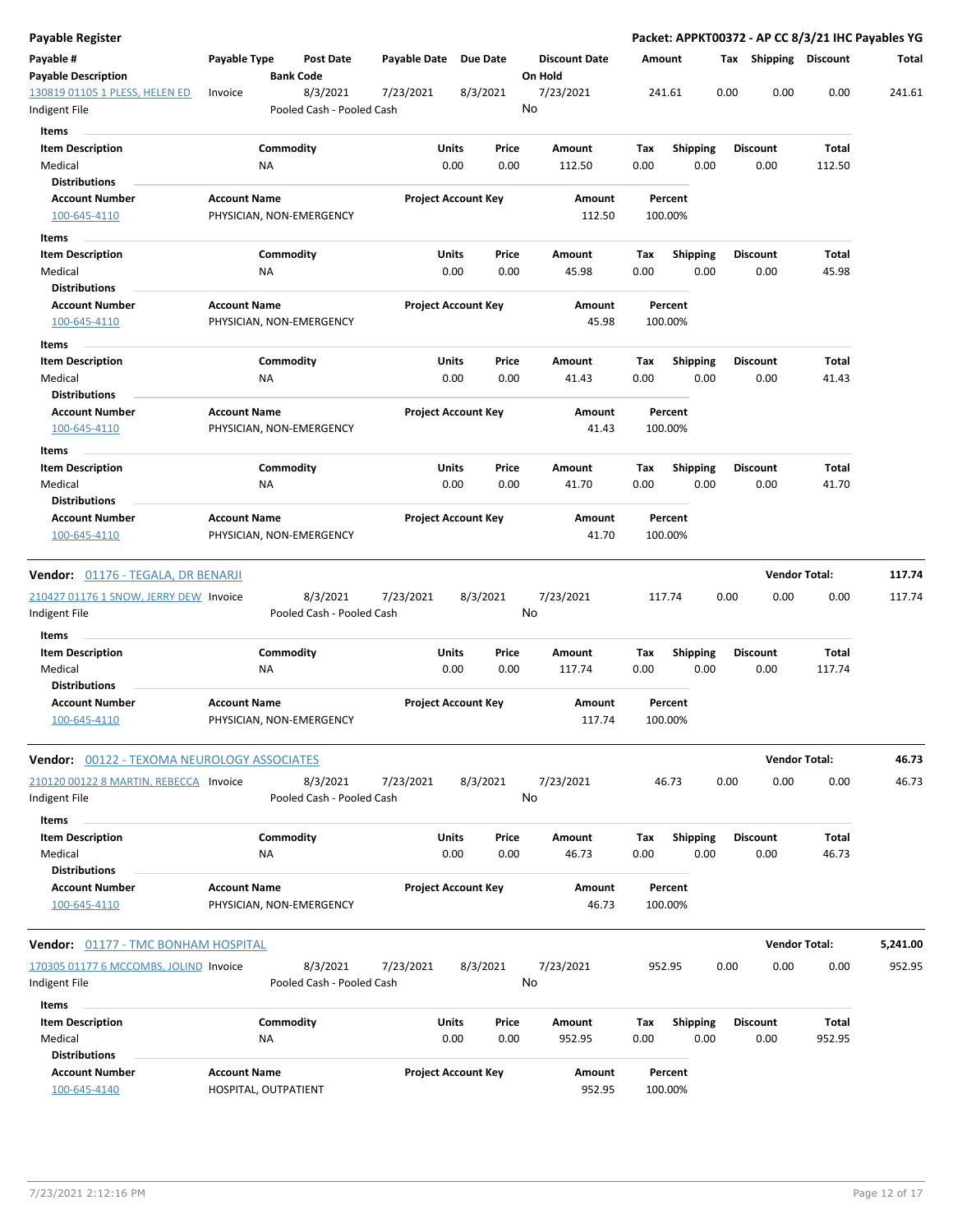| <b>Payable Register</b>                |                                             |                  |                           |              |                            |                 |                      |      |                    |                 |      |                       |              | Packet: APPKT00372 - AP CC 8/3/21 IHC Payables YG |
|----------------------------------------|---------------------------------------------|------------------|---------------------------|--------------|----------------------------|-----------------|----------------------|------|--------------------|-----------------|------|-----------------------|--------------|---------------------------------------------------|
| Payable #                              | Payable Type                                |                  | <b>Post Date</b>          | Payable Date |                            | <b>Due Date</b> | <b>Discount Date</b> |      | Amount             |                 |      | Tax Shipping Discount |              | Total                                             |
| <b>Payable Description</b>             |                                             | <b>Bank Code</b> |                           |              |                            |                 | On Hold              |      |                    |                 |      |                       |              |                                                   |
| 210120 01177 1 MARTIN, REBECCA         | Invoice                                     |                  | 8/3/2021                  | 7/23/2021    |                            | 8/3/2021        | 7/23/2021            |      | 123.75             |                 | 0.00 | 0.00                  | 0.00         | 123.75                                            |
| Indigent File                          |                                             |                  | Pooled Cash - Pooled Cash |              |                            |                 | No                   |      |                    |                 |      |                       |              |                                                   |
| Items                                  |                                             |                  |                           |              |                            |                 |                      |      |                    |                 |      |                       |              |                                                   |
| <b>Item Description</b>                |                                             | Commodity        |                           |              | Units                      | Price           | Amount               | Tax  |                    | <b>Shipping</b> |      | <b>Discount</b>       | Total        |                                                   |
| Medical                                |                                             | <b>NA</b>        |                           |              | 0.00                       | 0.00            | 123.75               | 0.00 |                    | 0.00            |      | 0.00                  | 123.75       |                                                   |
| <b>Distributions</b>                   |                                             |                  |                           |              |                            |                 |                      |      |                    |                 |      |                       |              |                                                   |
| <b>Account Number</b>                  | <b>Account Name</b>                         |                  |                           |              | <b>Project Account Key</b> |                 | Amount               |      | Percent            |                 |      |                       |              |                                                   |
| 100-645-4140                           | HOSPITAL, OUTPATIENT                        |                  |                           |              |                            |                 | 123.75               |      | 100.00%            |                 |      |                       |              |                                                   |
| 210222 01177 4 WOODWORTH, SAI Invoice  |                                             |                  | 8/3/2021                  | 7/23/2021    |                            | 8/3/2021        | 7/23/2021            |      | 582.45             |                 | 0.00 | 0.00                  | 0.00         | 582.45                                            |
| Indigent File                          |                                             |                  | Pooled Cash - Pooled Cash |              |                            |                 | No                   |      |                    |                 |      |                       |              |                                                   |
| Items                                  |                                             |                  |                           |              |                            |                 |                      |      |                    |                 |      |                       |              |                                                   |
| <b>Item Description</b>                |                                             | Commodity        |                           |              | Units                      | Price           | Amount               | Tax  |                    | <b>Shipping</b> |      | <b>Discount</b>       | Total        |                                                   |
| Medical                                |                                             | ΝA               |                           |              | 0.00                       | 0.00            | 582.45               | 0.00 |                    | 0.00            |      | 0.00                  | 582.45       |                                                   |
| <b>Distributions</b>                   |                                             |                  |                           |              |                            |                 |                      |      |                    |                 |      |                       |              |                                                   |
| <b>Account Number</b><br>100-645-4140  | <b>Account Name</b><br>HOSPITAL, OUTPATIENT |                  |                           |              | <b>Project Account Key</b> |                 | Amount<br>582.45     |      | Percent<br>100.00% |                 |      |                       |              |                                                   |
| 210222 01177 5 WOODWORTH, SAI Invoice  |                                             |                  | 8/3/2021                  | 7/23/2021    |                            | 8/3/2021        | 7/23/2021            |      | 643.35             |                 | 0.00 | 0.00                  | 0.00         | 643.35                                            |
| Indigent File                          |                                             |                  | Pooled Cash - Pooled Cash |              |                            |                 | No                   |      |                    |                 |      |                       |              |                                                   |
| Items                                  |                                             |                  |                           |              |                            |                 |                      |      |                    |                 |      |                       |              |                                                   |
| <b>Item Description</b>                |                                             | Commodity        |                           |              | Units                      | Price           | Amount               | Tax  |                    | <b>Shipping</b> |      | Discount              | Total        |                                                   |
| Medical                                |                                             | ΝA               |                           |              | 0.00                       | 0.00            | 643.35               | 0.00 |                    | 0.00            |      | 0.00                  | 643.35       |                                                   |
| <b>Distributions</b>                   |                                             |                  |                           |              |                            |                 |                      |      |                    |                 |      |                       |              |                                                   |
| <b>Account Number</b>                  | <b>Account Name</b>                         |                  |                           |              | <b>Project Account Key</b> |                 | Amount               |      | Percent            |                 |      |                       |              |                                                   |
| 100-645-4140                           | HOSPITAL, OUTPATIENT                        |                  |                           |              |                            |                 | 643.35               |      | 100.00%            |                 |      |                       |              |                                                   |
| 210324 01177 4 BRESHERS, KELLI         | Invoice                                     |                  | 8/3/2021                  | 7/23/2021    |                            | 8/3/2021        | 7/23/2021            |      | 296.40             |                 | 0.00 | 0.00                  | 0.00         | 296.40                                            |
| Indigent File                          |                                             |                  | Pooled Cash - Pooled Cash |              |                            |                 | No                   |      |                    |                 |      |                       |              |                                                   |
| Items                                  |                                             |                  |                           |              |                            |                 |                      |      |                    |                 |      |                       |              |                                                   |
| <b>Item Description</b>                |                                             | Commodity        |                           |              | Units                      | Price           | Amount               | Tax  |                    | <b>Shipping</b> |      | <b>Discount</b>       | Total        |                                                   |
| Medical                                |                                             | ΝA               |                           |              | 0.00                       | 0.00            | 296.40               | 0.00 |                    | 0.00            |      | 0.00                  | 296.40       |                                                   |
| <b>Distributions</b>                   |                                             |                  |                           |              |                            |                 |                      |      |                    |                 |      |                       |              |                                                   |
| <b>Account Number</b>                  | <b>Account Name</b>                         |                  |                           |              | <b>Project Account Key</b> |                 | <b>Amount</b>        |      | Percent            |                 |      |                       |              |                                                   |
| 100-645-4140                           | HOSPITAL, OUTPATIENT                        |                  |                           |              |                            |                 | 296.40               |      | 100.00%            |                 |      |                       |              |                                                   |
| 210426 01177 3 CHAMBERS, SCOTT Invoice |                                             |                  | 8/3/2021                  | 7/23/2021    |                            | 8/3/2021        | 7/23/2021            |      | 165.00             |                 | 0.00 | 0.00                  | 0.00         | 165.00                                            |
| Indigent File                          |                                             |                  | Pooled Cash - Pooled Cash |              |                            |                 | No                   |      |                    |                 |      |                       |              |                                                   |
| Items                                  |                                             |                  |                           |              |                            |                 |                      |      |                    |                 |      |                       |              |                                                   |
| <b>Item Description</b>                |                                             | Commodity        |                           |              | Units                      | Price           | Amount               | Tax  |                    | Shipping        |      | Discount              | <b>Total</b> |                                                   |
| Medical                                |                                             | <b>NA</b>        |                           |              | 0.00                       | 0.00            | 165.00               | 0.00 |                    | 0.00            |      | 0.00                  | 165.00       |                                                   |
| <b>Distributions</b>                   |                                             |                  |                           |              |                            |                 |                      |      |                    |                 |      |                       |              |                                                   |
| <b>Account Number</b><br>100-645-4140  | <b>Account Name</b><br>HOSPITAL, OUTPATIENT |                  |                           |              | <b>Project Account Key</b> |                 | Amount<br>165.00     |      | Percent<br>100.00% |                 |      |                       |              |                                                   |
| SO10959 01177 2 ROSS, SHANNON          | Invoice                                     |                  | 8/3/2021                  | 7/23/2021    |                            | 8/3/2021        | 7/23/2021            |      | 383.10             |                 | 0.00 | 0.00                  | 0.00         | 383.10                                            |
| Indigent File                          |                                             |                  | Pooled Cash - Pooled Cash |              |                            |                 | No                   |      |                    |                 |      |                       |              |                                                   |
| Items                                  |                                             |                  |                           |              |                            |                 |                      |      |                    |                 |      |                       |              |                                                   |
|                                        |                                             | Commodity        |                           |              | Units                      | Price           | Amount               | Tax  |                    |                 |      | <b>Discount</b>       | Total        |                                                   |
| <b>Item Description</b>                |                                             |                  |                           |              |                            |                 |                      |      |                    | <b>Shipping</b> |      |                       |              |                                                   |
| Medical<br><b>Distributions</b>        |                                             | <b>NA</b>        |                           |              | 0.00                       | 0.00            | 383.10               | 0.00 |                    | 0.00            |      | 0.00                  | 383.10       |                                                   |
| <b>Account Number</b>                  | <b>Account Name</b>                         |                  |                           |              |                            |                 |                      |      |                    |                 |      |                       |              |                                                   |
| 100-565-4050                           | PRISONER MEDICAL                            |                  |                           |              | <b>Project Account Key</b> |                 | Amount<br>383.10     |      | Percent<br>100.00% |                 |      |                       |              |                                                   |
| SO14605 01177 1 WAGNER, JAKEB          | Invoice                                     |                  | 8/3/2021                  | 7/23/2021    |                            | 8/3/2021        | 7/23/2021            |      | 383.10             |                 | 0.00 | 0.00                  | 0.00         | 383.10                                            |
| Indigent File                          |                                             |                  | Pooled Cash - Pooled Cash |              |                            |                 | No                   |      |                    |                 |      |                       |              |                                                   |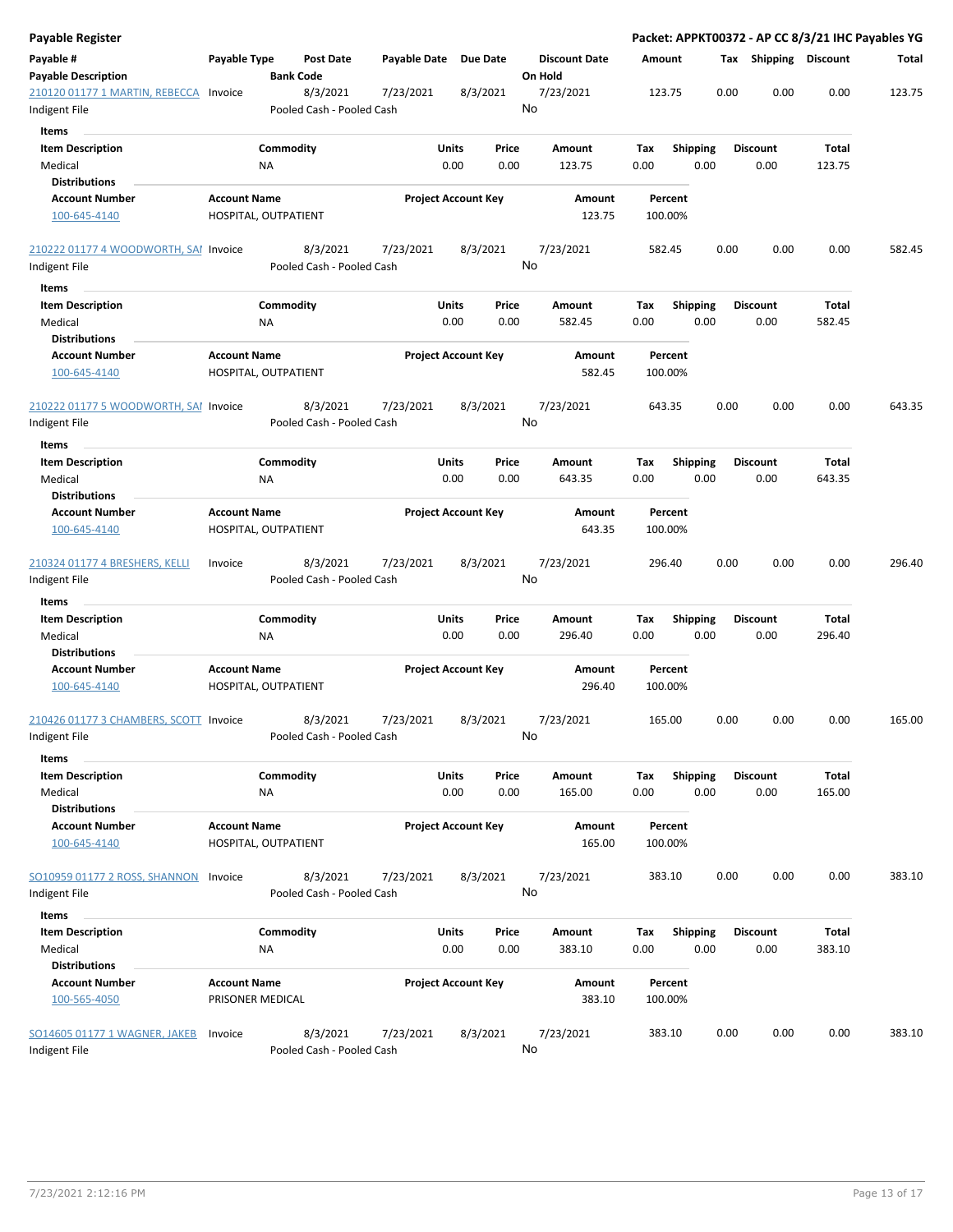| Payable #<br>Payable Type<br><b>Post Date</b><br>Payable Date Due Date<br><b>Discount Date</b><br><b>Tax Shipping Discount</b><br>Amount<br><b>Bank Code</b><br>On Hold<br><b>Payable Description</b><br>Items<br><b>Item Description</b><br>Commodity<br><b>Shipping</b><br>Units<br>Price<br>Amount<br>Tax<br><b>Discount</b> | Total<br><b>Total</b><br>383.10 |
|---------------------------------------------------------------------------------------------------------------------------------------------------------------------------------------------------------------------------------------------------------------------------------------------------------------------------------|---------------------------------|
|                                                                                                                                                                                                                                                                                                                                 |                                 |
|                                                                                                                                                                                                                                                                                                                                 |                                 |
|                                                                                                                                                                                                                                                                                                                                 |                                 |
| Medical<br><b>NA</b><br>0.00<br>383.10<br>0.00<br>0.00<br>0.00<br>0.00                                                                                                                                                                                                                                                          |                                 |
| <b>Distributions</b>                                                                                                                                                                                                                                                                                                            |                                 |
| <b>Account Number</b><br><b>Account Name</b><br><b>Project Account Key</b><br>Amount<br>Percent<br>100-565-4050<br>PRISONER MEDICAL<br>383.10<br>100.00%                                                                                                                                                                        |                                 |
| SO22928 01177 1 KELTON, BRIANA<br>8/3/2021<br>7/23/2021<br>8/3/2021<br>7/23/2021<br>0.00<br>0.00<br>Invoice<br>68.25                                                                                                                                                                                                            | 0.00<br>68.25                   |
| No<br>Pooled Cash - Pooled Cash<br>Indigent File                                                                                                                                                                                                                                                                                |                                 |
|                                                                                                                                                                                                                                                                                                                                 |                                 |
| Items                                                                                                                                                                                                                                                                                                                           |                                 |
| <b>Item Description</b><br>Commodity<br>Units<br>Amount<br><b>Shipping</b><br><b>Discount</b><br>Price<br>Tax<br>Medical<br><b>NA</b><br>0.00<br>0.00<br>68.25<br>0.00<br>0.00<br>0.00                                                                                                                                          | Total<br>68.25                  |
| <b>Distributions</b>                                                                                                                                                                                                                                                                                                            |                                 |
| <b>Account Name</b><br><b>Project Account Key</b><br><b>Account Number</b><br>Amount<br>Percent                                                                                                                                                                                                                                 |                                 |
| 100-565-4050<br>PRISONER MEDICAL<br>68.25<br>100.00%                                                                                                                                                                                                                                                                            |                                 |
| 8/3/2021<br>SO40172 01177 4 BUTLER, CODY R<br>7/23/2021<br>8/3/2021<br>7/23/2021<br>123.75<br>0.00<br>0.00<br>Invoice<br>No<br>Pooled Cash - Pooled Cash<br>Indigent File                                                                                                                                                       | 0.00<br>123.75                  |
| Items                                                                                                                                                                                                                                                                                                                           |                                 |
| Commodity<br><b>Shipping</b><br><b>Item Description</b><br>Units<br>Price<br>Amount<br>Tax<br><b>Discount</b><br>Medical<br>0.00<br><b>NA</b><br>0.00<br>0.00<br>123.75<br>0.00<br>0.00                                                                                                                                         | Total<br>123.75                 |
| <b>Distributions</b>                                                                                                                                                                                                                                                                                                            |                                 |
| <b>Account Name</b><br><b>Project Account Key</b><br><b>Account Number</b><br>Amount<br>Percent<br>PRISONER MEDICAL<br>123.75<br>100-565-4050<br>100.00%                                                                                                                                                                        |                                 |
| SO40735 01177 1 TAYLOR, JOSHUA Invoice<br>8/3/2021<br>7/23/2021<br>8/3/2021<br>7/23/2021<br>0.00<br>0.00<br>489.45                                                                                                                                                                                                              | 0.00<br>489.45                  |
| No<br>Pooled Cash - Pooled Cash<br>Indigent File                                                                                                                                                                                                                                                                                |                                 |
|                                                                                                                                                                                                                                                                                                                                 |                                 |
| Items                                                                                                                                                                                                                                                                                                                           |                                 |
| <b>Item Description</b><br>Commodity<br>Units<br><b>Shipping</b><br><b>Discount</b><br>Price<br>Amount<br>Tax<br>0.00<br>0.00<br>489.45<br>0.00<br>0.00                                                                                                                                                                         | Total<br>489.45                 |
| 0.00<br>Medical<br><b>NA</b><br><b>Distributions</b>                                                                                                                                                                                                                                                                            |                                 |
| <b>Account Name</b><br><b>Project Account Key</b><br><b>Account Number</b><br>Amount<br>Percent                                                                                                                                                                                                                                 |                                 |
| 100-565-4050<br>PRISONER MEDICAL<br>489.45<br>100.00%                                                                                                                                                                                                                                                                           |                                 |
| 8/3/2021<br>7/23/2021<br>33.00<br>0.00<br>0.00<br>SO40869 01177 2 WILLIAMS, VERN<br>7/23/2021<br>8/3/2021<br>Invoice<br>No<br>Indigent File<br>Pooled Cash - Pooled Cash                                                                                                                                                        | 0.00<br>33.00                   |
| Items                                                                                                                                                                                                                                                                                                                           |                                 |
| Shipping<br><b>Item Description</b><br>Commodity<br>Units<br>Price<br>Amount<br><b>Discount</b><br>Tax                                                                                                                                                                                                                          | Total                           |
| Medical<br>0.00<br>0.00<br>0.00<br><b>NA</b><br>0.00<br>33.00<br>0.00<br><b>Distributions</b>                                                                                                                                                                                                                                   | 33.00                           |
| <b>Account Number</b><br><b>Account Name</b><br><b>Project Account Key</b><br>Amount<br>Percent<br>100-565-4050<br>PRISONER MEDICAL<br>33.00<br>100.00%                                                                                                                                                                         |                                 |
| 8/3/2021<br>7/23/2021<br>SO40869 01177 3 WILLIAMS, VERN<br>7/23/2021<br>8/3/2021<br>33.00<br>0.00<br>0.00<br>Invoice<br>No<br>Pooled Cash - Pooled Cash<br>Indigent File                                                                                                                                                        | 0.00<br>33.00                   |
| Items                                                                                                                                                                                                                                                                                                                           |                                 |
| <b>Item Description</b><br>Commodity<br>Units<br><b>Shipping</b><br><b>Discount</b><br>Price<br>Amount<br>Тах                                                                                                                                                                                                                   | Total                           |
| 0.00<br>Medical<br>NA<br>0.00<br>33.00<br>0.00<br>0.00<br>0.00<br><b>Distributions</b>                                                                                                                                                                                                                                          | 33.00                           |
| <b>Account Number</b><br><b>Account Name</b><br><b>Project Account Key</b><br>Percent<br>Amount<br>100-565-4050<br>PRISONER MEDICAL<br>33.00<br>100.00%                                                                                                                                                                         |                                 |
| 8/3/2021<br>7/23/2021<br>8/3/2021<br>7/23/2021<br>0.00<br>0.00<br>SO41188 01177 2 MOORE JR, LONN Invoice<br>532.80<br>No<br>Pooled Cash - Pooled Cash<br>Indigent File                                                                                                                                                          | 0.00<br>532.80                  |
| Items                                                                                                                                                                                                                                                                                                                           |                                 |
| <b>Item Description</b><br>Commodity<br>Units<br>Price<br>Amount<br>Tax<br><b>Shipping</b><br><b>Discount</b>                                                                                                                                                                                                                   | Total                           |
| Medical<br><b>NA</b><br>0.00<br>0.00<br>532.80<br>0.00<br>0.00<br>0.00<br><b>Distributions</b>                                                                                                                                                                                                                                  | 532.80                          |
| <b>Account Number</b><br><b>Account Name</b><br><b>Project Account Key</b><br>Amount<br>Percent<br>532.80<br>100-565-4050<br>PRISONER MEDICAL<br>100.00%                                                                                                                                                                        |                                 |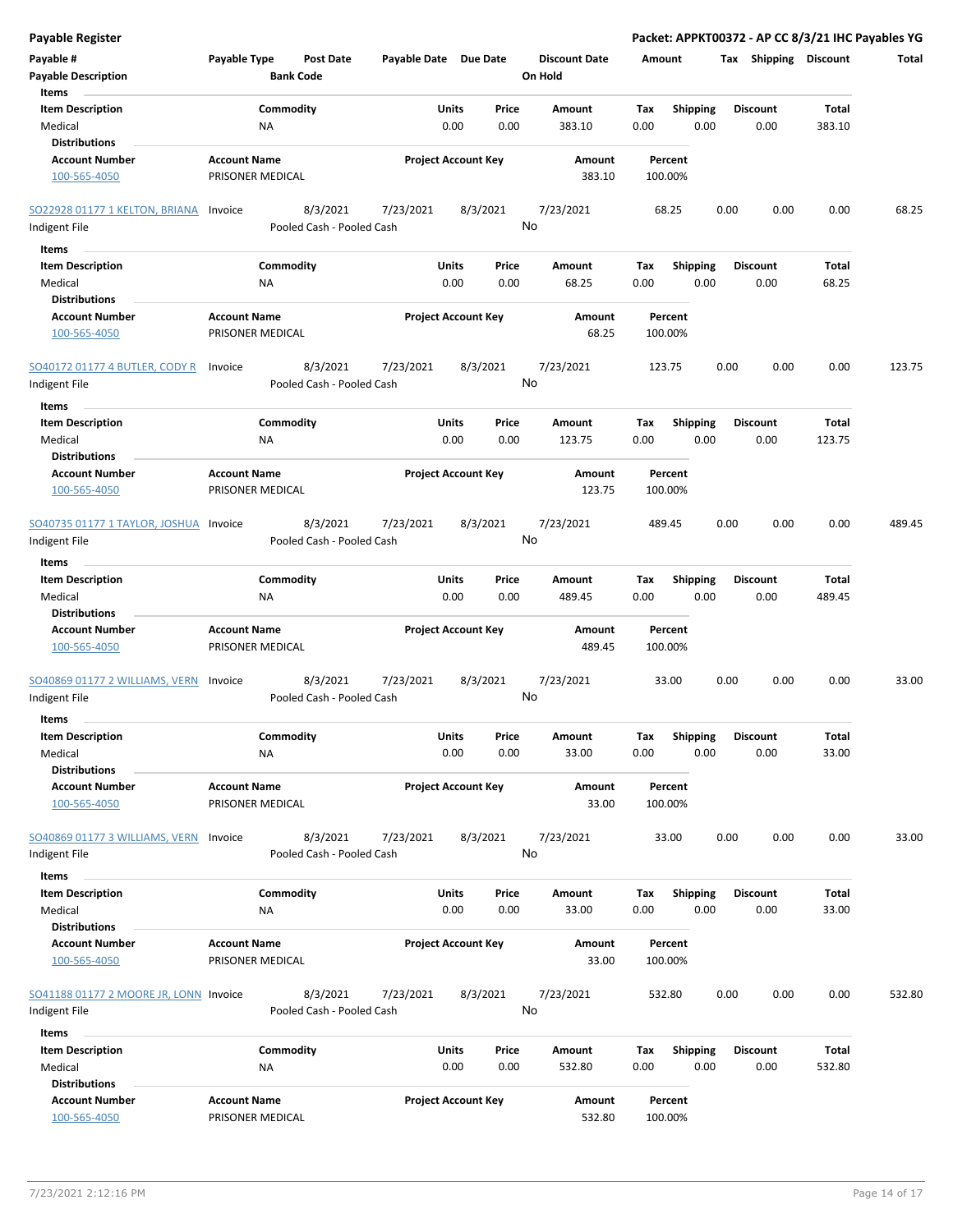| <b>Payable Register</b>                       |                     |                           |                            |                 |       |                      |        |                 |      |                 | Packet: APPKT00372 - AP CC 8/3/21 IHC Payables YG |              |
|-----------------------------------------------|---------------------|---------------------------|----------------------------|-----------------|-------|----------------------|--------|-----------------|------|-----------------|---------------------------------------------------|--------------|
| Payable #                                     | Payable Type        | <b>Post Date</b>          | <b>Payable Date</b>        | <b>Due Date</b> |       | <b>Discount Date</b> | Amount |                 | Тах  |                 | Shipping Discount                                 | <b>Total</b> |
| <b>Payable Description</b>                    |                     | <b>Bank Code</b>          |                            |                 |       | On Hold              |        |                 |      |                 |                                                   |              |
| SO41223 01177 1 WAGES, JACOB D                | Invoice             | 8/3/2021                  | 7/23/2021                  | 8/3/2021        |       | 7/23/2021            | 430.65 |                 | 0.00 | 0.00            | 0.00                                              | 430.65       |
| Indigent File                                 |                     | Pooled Cash - Pooled Cash |                            |                 | No    |                      |        |                 |      |                 |                                                   |              |
| Items                                         |                     |                           |                            |                 |       |                      |        |                 |      |                 |                                                   |              |
| <b>Item Description</b>                       |                     | Commodity                 |                            | <b>Units</b>    | Price | <b>Amount</b>        | Tax    | Shipping        |      | <b>Discount</b> | <b>Total</b>                                      |              |
| Medical                                       | <b>NA</b>           |                           |                            | 0.00            | 0.00  | 430.65               | 0.00   | 0.00            |      | 0.00            | 430.65                                            |              |
| <b>Distributions</b>                          |                     |                           |                            |                 |       |                      |        |                 |      |                 |                                                   |              |
| <b>Account Number</b>                         | <b>Account Name</b> |                           | <b>Project Account Key</b> |                 |       | Amount               |        | Percent         |      |                 |                                                   |              |
| 100-565-4050                                  | PRISONER MEDICAL    |                           |                            |                 |       | 430.65               |        | 100.00%         |      |                 |                                                   |              |
| <b>Vendor:</b> 01172 - US ANESTHESIA PARTNERS |                     |                           |                            |                 |       |                      |        |                 |      |                 | <b>Vendor Total:</b>                              | 320.96       |
| 210633 01172 1 JOHNSON, JEFFRY                | Invoice             | 8/3/2021                  | 7/23/2021                  | 8/3/2021        |       | 7/23/2021            |        | 320.96          | 0.00 | 0.00            | 0.00                                              | 320.96       |
| Indigent File                                 |                     | Pooled Cash - Pooled Cash |                            |                 | No    |                      |        |                 |      |                 |                                                   |              |
| <b>Items</b>                                  |                     |                           |                            |                 |       |                      |        |                 |      |                 |                                                   |              |
| <b>Item Description</b>                       |                     | Commodity                 |                            | <b>Units</b>    | Price | Amount               | Tax    | <b>Shipping</b> |      | <b>Discount</b> | <b>Total</b>                                      |              |
| Medical<br><b>Distributions</b>               | <b>NA</b>           |                           |                            | 0.00            | 0.00  | 320.96               | 0.00   | 0.00            |      | 0.00            | 320.96                                            |              |
| <b>Account Number</b>                         | <b>Account Name</b> |                           | <b>Project Account Key</b> |                 |       | Amount               |        | Percent         |      |                 |                                                   |              |
| 100-645-4110                                  |                     | PHYSICIAN, NON-EMERGENCY  |                            |                 |       | 320.96               |        | 100.00%         |      |                 |                                                   |              |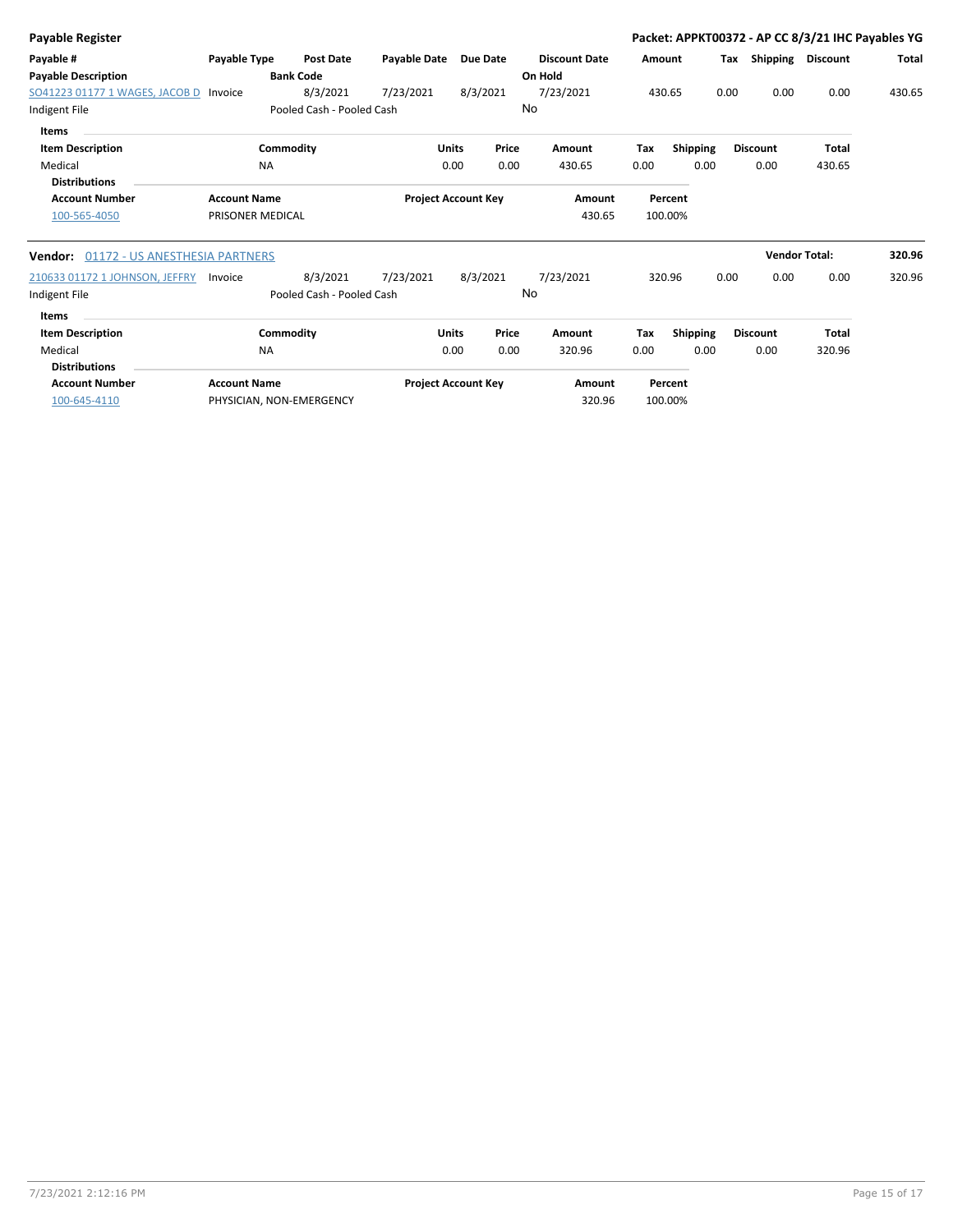# Payable Summary

| <b>Type</b> | Count               | Gross    | Tax  | <b>Shipping</b> | <b>Discount</b> | Total    | <b>Manual Payment</b> | <b>Balance</b> |
|-------------|---------------------|----------|------|-----------------|-----------------|----------|-----------------------|----------------|
| Credit Memo |                     | $-61.22$ | 0.00 | 0.00            | 0.00            | $-61.22$ | 0.00                  | $-61.22$       |
| Invoice     | 55                  | 9,751.59 | 0.00 | 0.00            | 0.00            | 9,751.59 | 0.00                  | 9,751.59       |
|             | <b>Grand Total:</b> | 9,690.37 | 0.00 | 0.00            | 0.00            | 9,690.37 | 0.00                  | 9,690.37       |